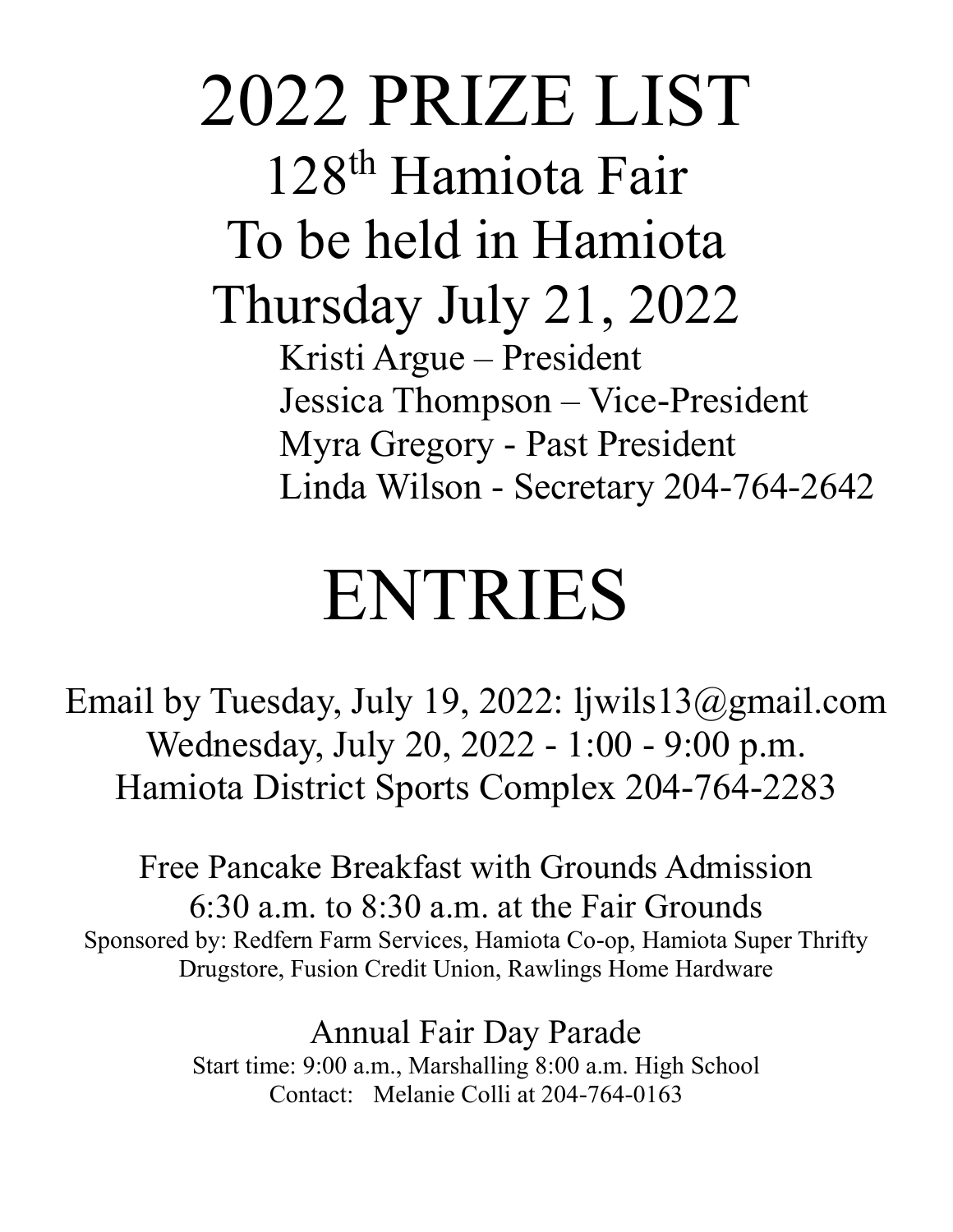### 3 LIFE MEMBERS

\*Adams, Gordon Eastcott, Lorna \*Killoh, Mrs. James Murray, Betty \*Anderson, Hud \*Edward, Eileen \*Kirk, Joseph \*Murray, Eileen \*Anderson, Lloyd \*English, Etta \*Kirk, Nora \*Newton, Earl \*Armstrong, Ray \*Finkbeiner, John \*Kirk, Roy \*Park, Donald \*Arthur, Philip \*Francis, Maurice \*Kirk, Wilmot \*Paterson, Bruce \*Asselstine, Allan \*Fraser, K.R. \*Knight, Charles \*Pollock, W.J. \*Baxter, William \*Fraser, Ross Knight, Ron \*Pollock, Mrs. W.J. \*Beggs, Walter \*Fraser, W.K. \*Lawn, Jack Preston, Allan \*Boyd, Jack \*Fraser, Mrs. W.K. Lawn, Margaret \*Randall, Charles \*Brethour, Arthur \*Gammack, James \*Lewis, Charles \*Rankin, John \*Bridge, Keith \*Gray, Arnold \*Lewis, Irvine \*Riddell, J.E. \*Brooks, Franklin \*Gray, Clifford \*Lewis, Rodney \*Robertson, George \*Brooks, Kay \*Gray, Harvey \*Lints, Ray \*Robertson, Ross \*Brooks, Jim \*Gray, Mrs. Harvey \*Little, A.G. \*Routledge, Jim \*Brooks, Norval Gray, Ross \*Lobban, Ian \*Russell, Alice \*Brown, Mrs. C.P. Gregory, Betty \*MacDonald, Mac \*Scorgie, James \*Brown, Norman \*Grey. Will \*McConnell, A.E. Scott, Karen Brown, Todd \*Gurr, Lorne \*McConnell, Bob Sedgwick, Tom Butler, Mona \*\*Hazelwood, Lloyd \*McConnell, Dawn Sheane, Murray \*Chappell, Phyllis \*Hazelwood, Mrs. M. \*McConnell, Eleanor \*Smyth, John \*Cochrane, Elva Hedley, Bob \*McConnell, Elgin \*Stewart, Leona Cochrane, Gary \*Hedley, Percy McConnell, Ida \*Strachan, Garth \*Cochrane, Lorraine Heise, Margaret McConnell, Nora \*Strachan, T.J. Collie, Bill \*Henderson, Wallace \*McConnell, Ruth \*Strachan, Mrs. T.J. \*Coombs, Jack \*Houck, Mrs. E.P. \*McLaren, Harold \*Strachan, W.B. \*Coxworth, Margaret \*Hudson, Ed McKinnon, Brent \*Taylor, Mae \*Cummings. Allan \*Hutchings, Jean \*McKinnon, Howard Thompson, John \*Dale, Hud Johnston, Earle Madsen, Reg \*Turner, Maurice \*Dale, Lorne \* \*Johnston, Mrs. L.D. \* \*Mathison, Jim Yickery, Doug \*Dixon, Art \*Johnston, Peggy \*Mennie, Doreen \*Ward, Mrs. John \*Dixon, Ernest A. \*Johnston, Mrs. Wilfred \*Milne, Ellen \*White, Betty \*Dixon, Keith \*Kidd, Cecil \*Miller, William \*Wiltsey, Helen \*Douglas, Gwen \*Killoh, Gordon \*Miller, Mrs. William \*Woods, Nelson \*Douglas, Jim \*Killoh, Mrs. Gordon \*Morton, Bob \*Wright, Jack

\*Drake, Kyler \*Killoh, James \*Murray, Arnold \*Wyatt, Fred

### **COMMITTEES**

FINANCE Executive GROUNDS Directors BANK Fusion Credit Union

MEALS Volunteer(s) Needed GATE ATTENDERS Ron Knight and volunteers

*The Officers and members of the Hamiota Agriculture Society wish to express their gratitude to all those who have supported this event in the past years. Sponsors such as Manitoba Agriculture, Hamiota Municipality, Lions Club, Westman Communications Group and Manitoba Liquor & Lotteries are greatly appreciated. You, the exhibitors, are vital to our success.*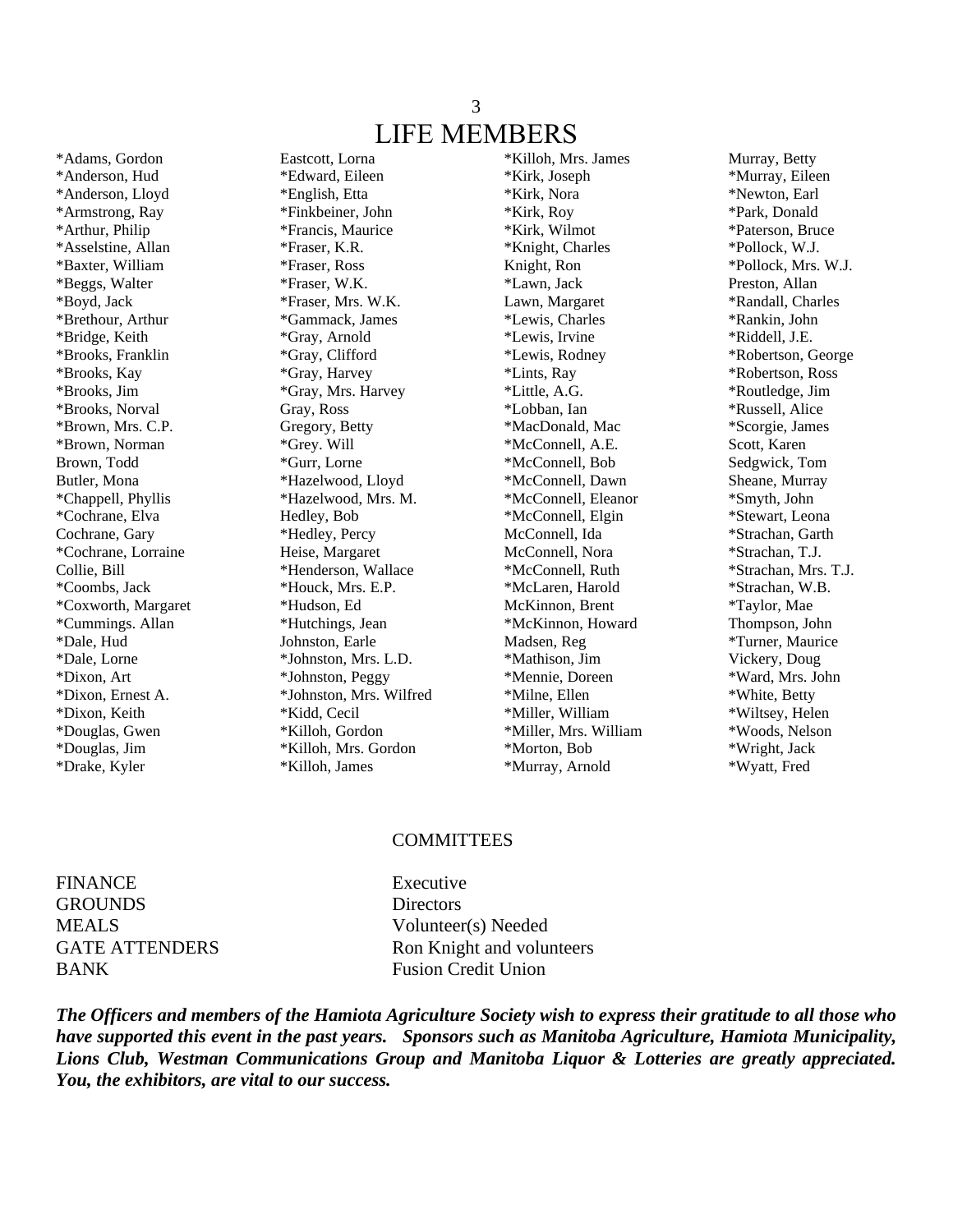# NOTICE TO ALL FAIR EXHIBITORS

The Boards of the following Agriculture Fairs would like to give notice that the rules and regulations printed in the annual fair books will be adhered to as stated.

Please take special note of the entry deadlines, as we would appreciate your co-operation for early entries to accommodate all of the fairs. (earlier is better)

If there are any questions, please contact the fair secretaries listed.

| Elkhorn Ag Society      | July         | Sandy Heaman         | $204 -$      |
|-------------------------|--------------|----------------------|--------------|
| Oak River Ag. Society   | July 17 & 18 | <b>Ashley Black</b>  | 204-566-2281 |
| Strathclair Ag. Society | July 19      | <b>Shelley Glenn</b> | 204-365-5394 |
| Shoal Lake Ag. Society  | July 20      | Jenna Shwaluk        | 204-759-2990 |
| Hamiota Ag. Society     | July 21      | Linda Wilson         | 204-764-2642 |
| Harding Ag. Society     | July 22      | Bonnie Kent          | 204-838-2241 |
| Oak Lake Ag. Society    | July 23      | Tammie Roziere       | 204-748-5083 |

Swimming Pool and Camping Facilities on the Hamiota Fair Grounds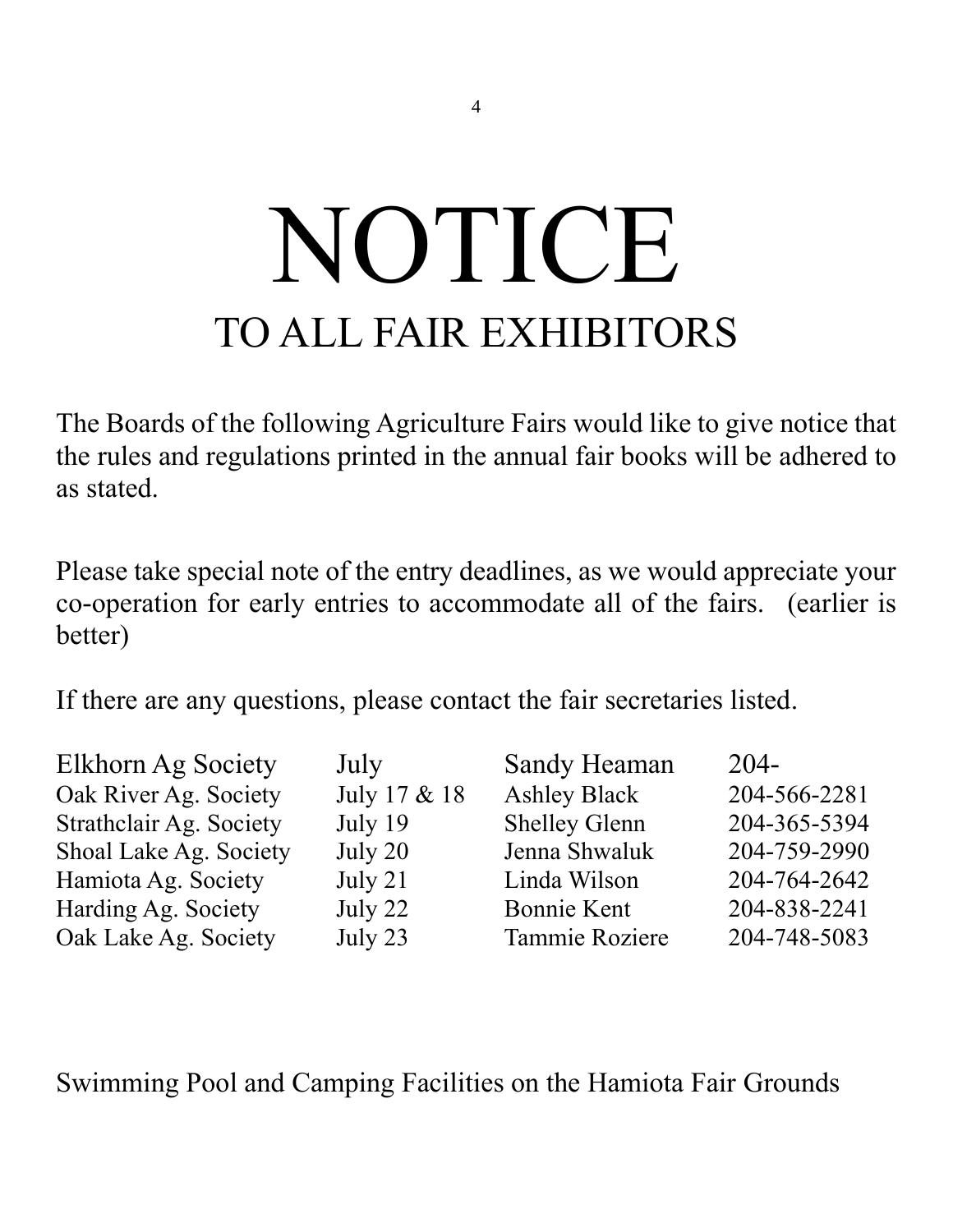# RULES AND REGULATIONS

- 1. That all persons be admissible as exhibitors of this society on the payment of \$5.00 annually, said sum entitles person to exhibit and one admission to the grounds. Five percent of all prize money amounting to over \$5.00 will be withheld except in classes where an entry fee is charged.
- 2. \$5.00 will be retained as membership fee for next year from exhibitors receiving prizes.
- 3. Entry fees, membership fees and 5% deduction will not be charged in school children's section.
- 4. Entries may be mailed to **LINDA WILSON, Secretary, Box 577, Hamiota, Manitoba R0M 0T0** and should be mailed 7 days prior to the date of show. Entries close at 9:00 p.m. the day before the show. **DOUBLE ENTRY FEES WILL BE LEVIED FOR ENTRIES RECEIVED AFTER THAT TIME.**
- 5. The Secretary will be at the **Hamiota District Sports Complex at 1:00 p.m. on the day prior** to the day of the Exhibition. No animal or article will be allowed to compete for prizes unless entry for same has been made properly.
- 6. All prize money will be paid or mailed before September 15, any errors or omissions must be reported within 15 days from the date of mailing.
- 7. The entry ticket will be provided to the exhibitors by the morning of the exhibition and must remain attached to all animals and articles.
- 8. Names or marks indicating names of owners must not appear on anything exhibited.
- 9. All entries containing noxious weeds, (Perennial Baby's Breath, Lythrum, etc.) will be disqualified.
- 10. All stock and articles exhibited must be the property of the exhibitor at least 30 days before the date of the exhibition or all prizes awarded to such entries will be withheld. No partnership for the mere purpose of exhibiting the subject thereof, no ownership of several different individuals who unite their properties to complete an exhibit, shall be construed as bona fide and absolute ownership except for four and six horse teams, and except in case of firms and clubs, when entry is made accordingly.
- 11. No prize will be awarded in classes for home crafts except for work that is actual production of the exhibitor or a member of his or her family, nor for exhibits which have been awarded a prize in the same class at a former exhibition of this Society, nor by any exhibitor who is not a bona fide resident of Manitoba.
- 12. All vegetables and grain must be the production of the exhibitor during the season of the show.
- 13. Produce must be delivered to the persons having charge of showrooms and grounds or be placed in the respective classes under their direction.
- 14. All articles must be in the Complex Curling ice surface by 9:00 a.m. on the day of the show and remain there until 5:00 p.m. Exhibits will not be accepted after 9:00 a.m. Livestock to remain until 5:30 p.m. If any exhibitor withdraws before classes or judging is finished, all prize money will be forfeited.
- 15. No animal or article can compete in more than one section of subsection. Except in (a) Special Prize; (b) individual horses shown on line may also enter as single drivers and teams; (c) individual cattle may also enter as herds.
- 16. No more than one article may be shown in any section by an exhibitor, except horses and cattle.
- 17. Judging times please check each section.
- 18. Parties showing purebred stock must, on request, produce to the Secretary, certificate of pedigree, except for calves, in which case statutory declaration stating that the animal is entitled to be duly registered shall be produced.
- 19. All stock exhibited must be sired by a registered sire.
- 20. The age of livestock shall be computed from date of current show.
- 21. All stallions must be registered.
- 22. All stallions shown must be well mannered or the judge may ask for them to withdraw.
- 23. Bedding will be supplied free and exhibitors will supply their own feed and exhibitors must clean out stalls prior to departure.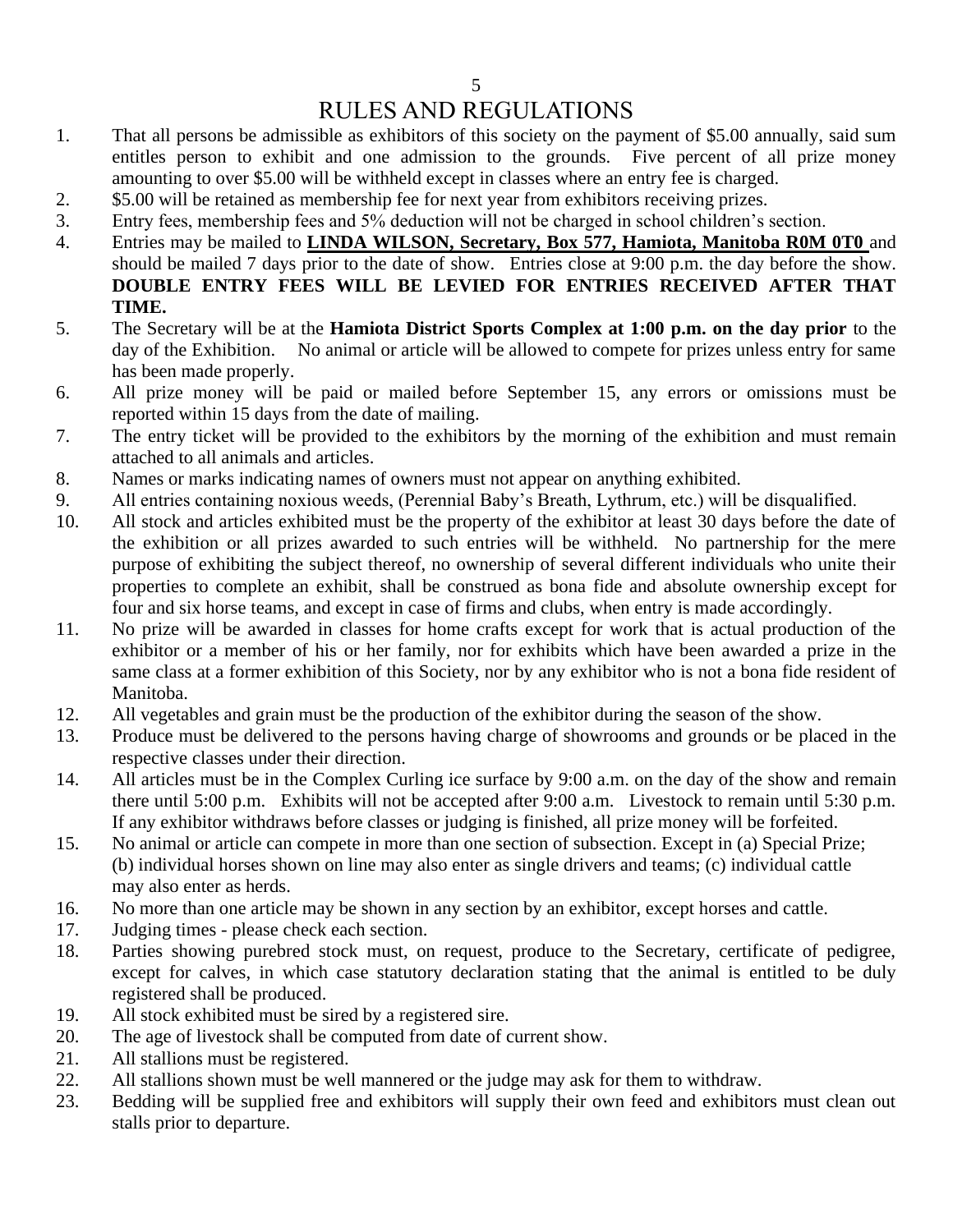- 24. Helper's tickets will be provided to the stockmen, one ticket for every 4 entries, 3 tickets to be the limit. These must be obtained from the secretary.
- 25. Judges' decision in all classes to be final, unless appealed as hereinafter provided. Every appeal must be in writing and lodged with the secretary while class and judges are still on the grounds and must be accompanied by \$10.00 for each appeal in question, which will be returned to the exhibitor if the appeal is sustained. Parties openly objecting to a decision in any class shall forfeit all claims to prizes they would otherwise have obtained.
- 26. No persons shall interfere with the judges while in the discharge of their duty. Any breach of this rule on the part of an exhibitor will disentitle him/her to a prize in each such case for his/her exhibit in the section in connection with which there is interference by him/her.
- 27. In the absence of competition the judges may award first, second or no prize, according to the merit of the exhibit and shall have it in their power to withhold any premium for any animal or article which they may consider unworthy of same.
- 28. Exhibitors, shall upon request, furnish statutory declaration stating that they have conformed to and are within the rules and regulations of the Society with respect to their exhibits.
- 29. The Directors cannot hold themselves responsible for the loss or damage to exhibits.
- 30. All Cups offered for competition are to become the property of the exhibitor winning same for 3 years in succession.
- 31. The Directors reserve the right to pay prizes shown in this prize list on percentage basis in the event that the revenue of the Society is not sufficient to enable the prizes to be paid in full.
- 32. Amusements and concessions utilizing electricity to be charged \$15.00 per booth and all others to be levied \$10.00.
- 33. The Directors reserve the final and absolute right to interpret, enforce or add to the foregoing rules and regulations and violations shall be subject to such penalties as the Directors should prescribe.
- 34. Due to increased postage costs, 50 cents will be deducted from all mailed prize winnings over \$5.00.
- 35. Every Director and Officer of the Society in exercising their powers and discharging their obligations shall:
	- Act honestly and in good faith with a view to the best interests of the Society.
	- Exercise the care, diligence and skill that a reasonably prudent person would exercise in comparable circumstances.
	- Subject to the provisions of the Corporations Act, no director or officer shall be liable
	- for the acts, receipts, neglects or defaults of any other director or officer or employee;
	- for joining in any receipt or other act for conformity;
	- for any loss, damage or expense happening to the Society through the insufficiency or deficiency of title to any property acquired for or on behalf of the Society;
	- for the insufficiency or deficiency of any security in or upon which any of the moneys of the Society shall be invested;
	- for any loss or damage arising from the bankruptcy, insolvency or tortious acts of any person with whom any of the moneys, securities or effects of the Society shall be deposited;
	- for any loss occasioned by any error of judgment or oversight on his or her part;
	- or for any other loss, damage or misfortune whatever which shall happen in the execution of the duties of his or her office or in relation thereto,

UNLESS the same are occasioned by his or her own wilful neglect or default; provided that nothing herein shall relieve any director or officer from the duty to act in accordance with the Corporations Act and the regulations thereunder or from liability for any breach thereof.

Subject to the limitations contained in the Corporations Act, the Society shall indemnify a director or officer, a former director or officer, (or a person who undertakes or has undertaken any liability on behalf of the Society) and his or her heirs and legal representatives, against all costs, charges and expenses, including an amount paid to settle an action or satisfy a judgment, reasonably incurred by him or her in respect of any civil, criminal or administrative action or proceeding to which he or she is made a party by reason of being or having been a director or officer of the Society, if:

- a) he or she acted honestly and in good faith with a view to the best interest of the Society; and
- b) in the case of a criminal or administrative action or proceeding that is enforced by a monetary penalty, he or she had reasonable grounds for believing that his or her conduct was lawful.

No director shall be indemnified by the Society in respect to any liability, costs, charges or expenses that he or she sustains or incurs as a result of his or her own fraud, dishonesty, willful neglect or willful default.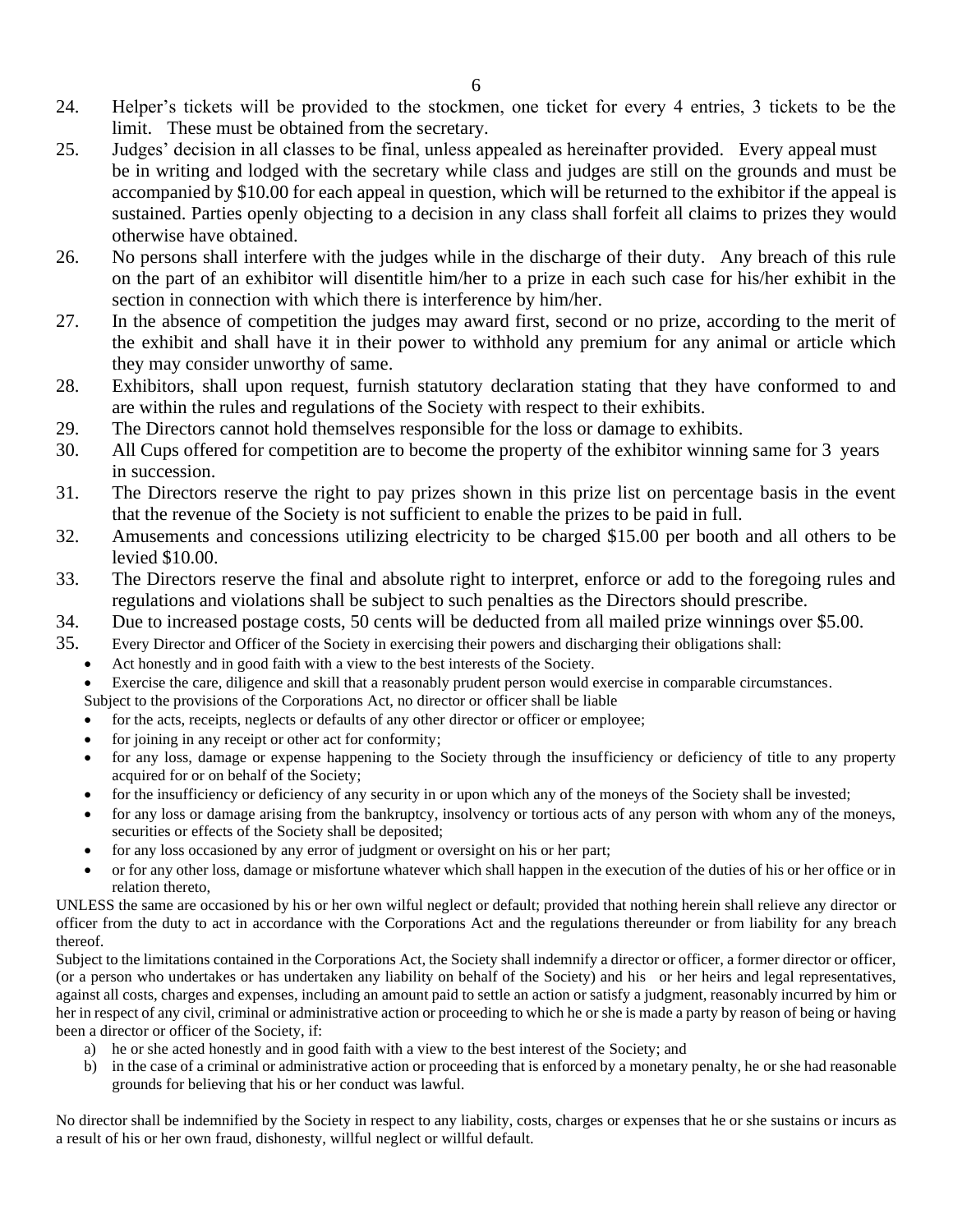# LIGHT HORSE AND PONY CLASSES

Directors in Charge: Kristi Argue, Shelagh Burr, Hannah Scott, Eveline Juce, Ashley Morden, Jessica Thompson., Marla Edmundson

Note: Order of Go is attached at back of fair book. Please refer to this when placing entries, as we are unable to wait long periods of time for tack changes.

### General Rules

- 1. Halter classes judged promptly at 9:00 a.m.
- 2. All horses and ponies must be measured by an official.
- 3. Birth certificates for junior classes must be produced upon request by an official.
- 4. Registration papers must be made available upon request from an official for registered classes.
- 5. All exhibitors and competitors should be neatly and appropriately dressed for the competition.
- 6. All exhibitors will cooperate with the fair officials in parking of trucks, trailers, wagons and buggies. Stalls are to be kept in an orderly and tidy fashion.
- 7. Exhibitors must refrain from the use of foul and abusive language on the fair grounds.
- 8. Classes maybe combined if conditions and entries warrant.
- 9. All stallions must be registered purebred and well mannered.
- 10. Horses may not be shown in breed classes and open show.
- 11. Horses may enter English and Western performance classes within breed or open show section.
- 12. Entry fee: \$3.00 per class.
- 13. Hamiota Ag Society invites exhibitors in Fancy or Comic Costumes to participate in the parade, which leaves the high school at 9:00 a.m.
- 14. Exhibitors PLEASE NOTE Entry deadline will be 9:00 p.m. the night before the show. **ANY ENTRIES MADE AFTER THIS TIME WILL BE CHARGED DOUBLE ENTRY FEE.**
- 15. Ages of competitors shall be determined as of January 1 of calendar year.
- 16. Abuse to animals will not be tolerated.
- 17. No cross entry to the Miniature Horse Classes.
- 18. The directors reserve the right to change the location of segments of the show if weather or circumstances dictate.
- 19. **ALL ENTRY FEES ARE NON-REFUNDABLE**.

### OPEN LINE CLASSES

| 1. Stallion, any breed, any size, 3 years & older                     |  | $\boldsymbol{\varDelta}$ |
|-----------------------------------------------------------------------|--|--------------------------|
| 2. Brood mare with foal at side, any size                             |  | $\boldsymbol{\Lambda}$   |
| 3. Foal of calendar year                                              |  | $\boldsymbol{\Lambda}$   |
| 4. Filly, gelding or stallion, 1 & 2 years old, over 14.2 hands       |  | $\boldsymbol{\Lambda}$   |
| 5. Saddle hack type mare or gelding, 3 years & older, over 14.2 hands |  | $\boldsymbol{\varDelta}$ |
| 6. Western type mare or gelding, 3 years $\&$ older, over 14.2 hands  |  |                          |
|                                                                       |  |                          |

**7**. **Champion & Reserve Champion ribbons in Classes 1 - 6. Sponsored by Shoal Lake Vet Clinic**

### PONY LINE CLASSES (14.2 & under)

| 8. Pony, mare or gelding, 3 years & over                                                              | 10- | <b>X</b> | $\overline{6}$ |  |
|-------------------------------------------------------------------------------------------------------|-----|----------|----------------|--|
| 9. Pony, mare or gelding, under 3 years                                                               |     |          | $10 \times 6$  |  |
| 10. Champion & Reserve Champion ribbons in Classes $8 \& 9$ . Gift donated by B & E Farms (Bob Lints) |     |          |                |  |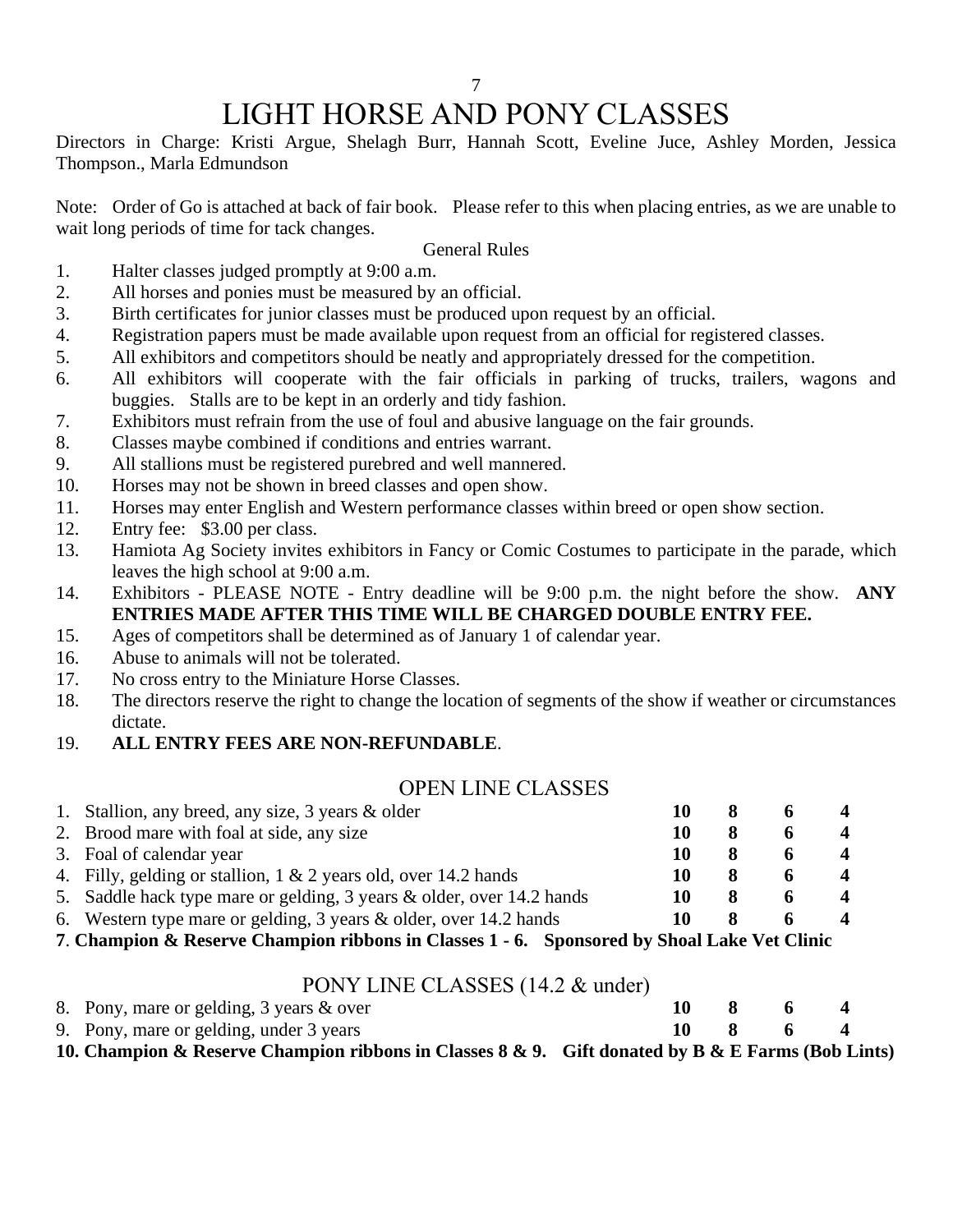## Registered Quarter Horse

| 11. Filly, gelding or stallion, $1 \& 2 \text{ years.}$ |  | 10 8 6 4 |  |
|---------------------------------------------------------|--|----------|--|
| 12. Yeld mare or gelding, 3 years & older               |  | 10 8 6 4 |  |
|                                                         |  |          |  |

**13. Champion & Reserve Champion in Classes 11 & 12. Sponsored by Hamiota Super Thrifty Pharmacy**

### Showmanship

| 14. Lollipop Class - 6 years & under. No cross entry to Class 16. Entry fee \$1.00. Parents may accompany |    |     |   |                         |   |
|-----------------------------------------------------------------------------------------------------------|----|-----|---|-------------------------|---|
| child. All competitors will receive a red ribbon. Sponsored by Tony & Karen Scott                         |    |     |   |                         |   |
| 15. Showmanship on halter, 11 years & under                                                               | 10 | 8   | 6 | $\overline{\mathbf{4}}$ | 2 |
| Gift donated by Cargill Grain Ltd., Oakner                                                                |    |     |   |                         |   |
| 16. Showmanship on halter, 12 - 14 years.                                                                 | 10 | - 8 | 6 | $\overline{\mathbf{4}}$ | 2 |
| Gift & Sponsored by Redfern Farm Services Ltd.                                                            |    |     |   |                         |   |
| 17. Showmanship on halter, 15 - 17 years                                                                  | 10 | 8   | 6 | $\boldsymbol{4}$        | 2 |
| Gift & Sponsored by TJ's Auto                                                                             |    |     |   |                         |   |
| 18. Showmanship on halter, 18 years & over                                                                | 10 | 8   | 6 | $\overline{\mathbf{4}}$ | 2 |
| <b>Sponsored by Hamiota Healing wHole Body Wellness Centre</b>                                            |    |     |   |                         |   |
| 19. Showmanship Stake. Entry Fee \$10.00.                                                                 |    |     |   |                         |   |
| \$50.00 added money sponsored by LRB Electric of Virden & Hamiota                                         |    |     |   |                         |   |
| Pay out 100% - split: 40%, 30%, 20%, 10%                                                                  |    |     |   |                         |   |
|                                                                                                           |    |     |   |                         |   |
| <b>PERFORMANCE CLASSES to be held in Gymkhana Arena</b>                                                   |    |     |   |                         |   |

### **PERFORMANCE CLASSES to be held in Gymkhana Arena**

| 20. Saddle pony 14.2 hands & under, English                                                                     | 12 | 10 | 8 | 6 | 4                       |
|-----------------------------------------------------------------------------------------------------------------|----|----|---|---|-------------------------|
| <b>Sponsored by Dr. J.E. Hudson Family</b>                                                                      |    |    |   |   |                         |
| 21. Saddle pony, 14.2 hands & under, Western                                                                    | 12 | 10 | 8 | 6 | 4                       |
| Sponsored by LRB Electric of Virden & Hamiota                                                                   |    |    |   |   |                         |
| <b>Quarter Horse Performance</b>                                                                                |    |    |   |   |                         |
| Registered quarter horses only. NO CROSS ENTRY TO OPEN SHOW                                                     |    |    |   |   |                         |
| 22. Western Pleasure Senior Horse 6 years & older                                                               | 12 | 10 | 8 | 6 |                         |
| 23. Western Pleasure Junior Horse 2 years old                                                                   | 12 | 10 | 8 | 6 | $\overline{\mathbf{4}}$ |
| 24. Western Pleasure Junior Horse 3 - 5 years                                                                   | 12 | 10 | 8 | 6 | $\overline{\mathbf{4}}$ |
| Classes 23 and 24 to be amalgamated if insufficient numbers.                                                    |    |    |   |   |                         |
| 25. Hunter under saddle                                                                                         | 12 | 10 | 8 | 6 | 4                       |
| Open Light Horse Performance - 14.2 & older                                                                     |    |    |   |   |                         |
| <b>NO CROSS ENTRY TO BREED HORSE CLASSES</b>                                                                    |    |    |   |   |                         |
| 26. Hunter under saddle                                                                                         | 12 | 10 | 8 | 6 |                         |
| 27. Western Pleasure Senior Horse 6 years. & over                                                               | 12 | 10 | 8 | 6 | $\overline{\mathbf{4}}$ |
| 28. Western Pleasure Junior Horse 5 years & under                                                               | 12 | 10 | 8 | 6 | 4                       |
| $\mathbf{A}$ and $\mathbf{A}$ and $\mathbf{A}$ and $\mathbf{A}$ and $\mathbf{A}$ are associated by $\mathbf{A}$ |    |    |   |   |                         |

**These last two classes to be amalgamated if insufficient numbers.**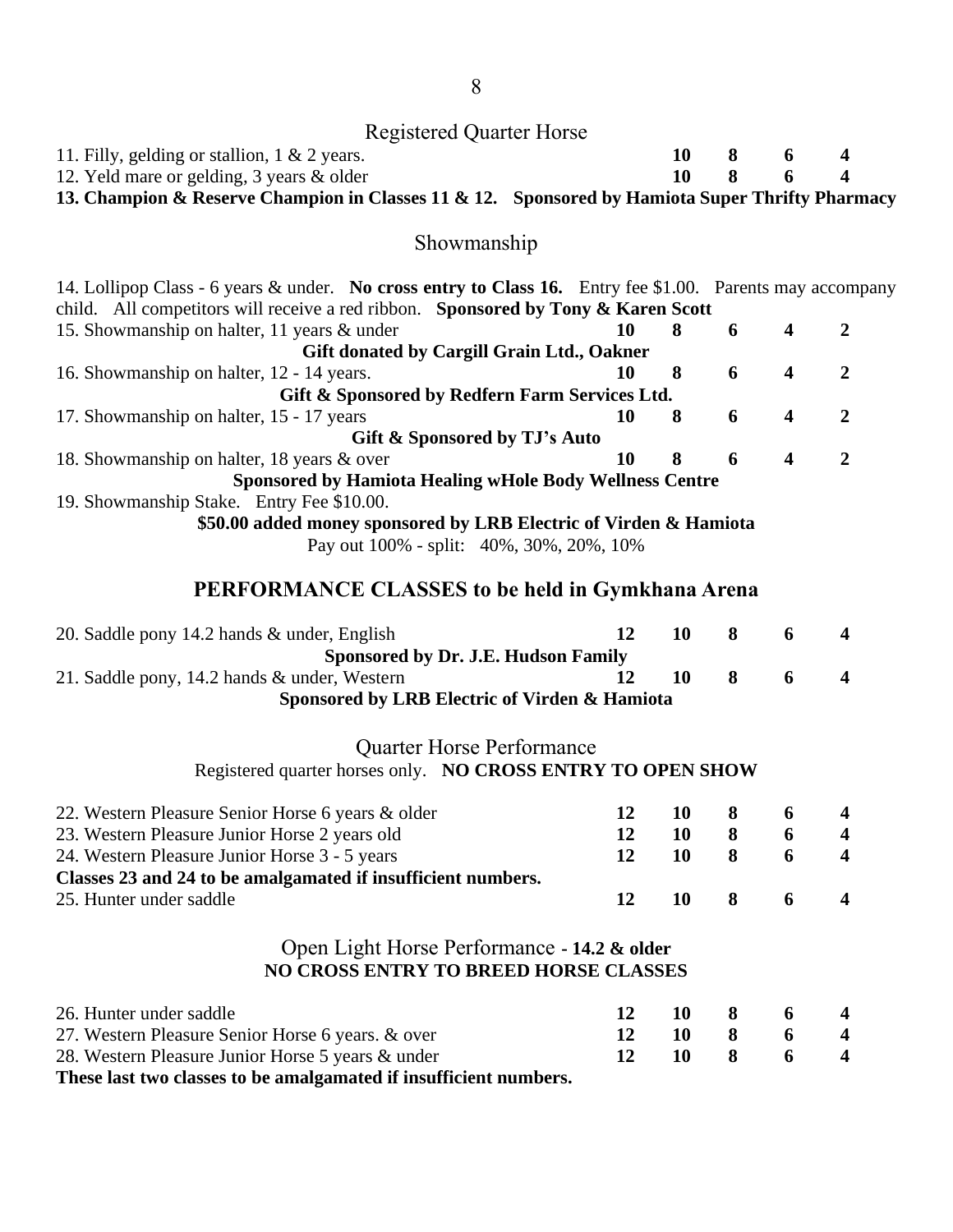### Special Classes

29. Western Pleasure Stake: \$10.00 entry fee. **\$50.00 added money sponsored by Kevin and Cindy Routledge.** Payout 100% split: 40%, 30%, 20% & 10%.

30. Open Road Hack - English to be shown at walk, trot, strong trot, easy canter and hard gallop. Horse should go with presence and appearance of substance with refinement. Judged on performance, conformation, substance and manners. **12 10 8 6 4**

**Classes 31 & 32 are for novice riders only. No cross entry between Classes 31 & 32. No cross entry to any other riding classes except Costume classes 36 and 37 and gymkhana. NO CROSS ENTRIES IN ANY COSTUME CLASSES.**

31. Lead Line Class. Horse or pony to be led only at the walk. Rider not to have reached his/her 7th birthday. Rider leader to be appropriately dressed. Horse to be judged on manners, promptness and suitability to lead line work. Children to be judged on attire, neatness and cleanliness. English or Western equipment optional.

| Gift & Sponsored by Grey Owl Plumbing                                                 |    |    |  |   |  |  |
|---------------------------------------------------------------------------------------|----|----|--|---|--|--|
| 32. Walk and trot 12 years and under English or Western attire, rider may use 2 hands |    |    |  |   |  |  |
|                                                                                       | 12 |    |  | h |  |  |
| Gift & Sponsored by $B \& E$ Farms (Bob Lints)                                        |    |    |  |   |  |  |
| 33. Costume Parade, boy/girl 16 years and under, Comic                                | 12 | 10 |  | 6 |  |  |
| Gift & Sponsored by Hi-way Collision, Hamiota                                         |    |    |  |   |  |  |
| 34. Costume Parade, boy/girl 16 years and under, Fancy                                |    |    |  |   |  |  |
| Gift & Sponsored by Royal Bank of Canada                                              |    |    |  |   |  |  |

Classes 35 - 37 open to any 4H Light Horse or Pony Club member, Classes to be judged 75% on performance and grooming and 25% on quality of horse, English or Western.

| 35. 4H Saddle class, Junior 11 years & under     |    | 12 | 10 | 8 |  |
|--------------------------------------------------|----|----|----|---|--|
| Gift & Sponsored by Hamiota Hotel                |    |    |    |   |  |
| 36. 4H Saddle Class, Intermediate 12 - 14 years  |    | 12 | 10 | 8 |  |
| Gift & Sponsored by Little Valley Quarter Horses |    |    |    |   |  |
| 37. 4H Saddle Class, Senior 15 years & older     | 12 | 10 | 8  | 6 |  |
| 38. Hands and Seat, English 12 years & under     | 12 | 10 | 8  | 6 |  |
| 39. Hands and Seat, English 13 - 16 years        | 12 | 10 | 8  | 6 |  |
| 40. Hands and Seat, English 17 years and older   | 12 | 10 | 8  | 6 |  |
| 41. Hands and Seat, Western 12 years and under   | 12 | 10 | 8  | 6 |  |
| 42. Hands and Seat, Western 13 - 16 years        | 12 | 10 | 8  | 6 |  |
| 43. Hands and Seat, Western $17 - 38$ years      | 12 | 10 | 8  | 6 |  |
| 44. Hands and Seat, Classic 39 years and older   |    | 10 | 8  | 6 |  |
|                                                  |    |    |    |   |  |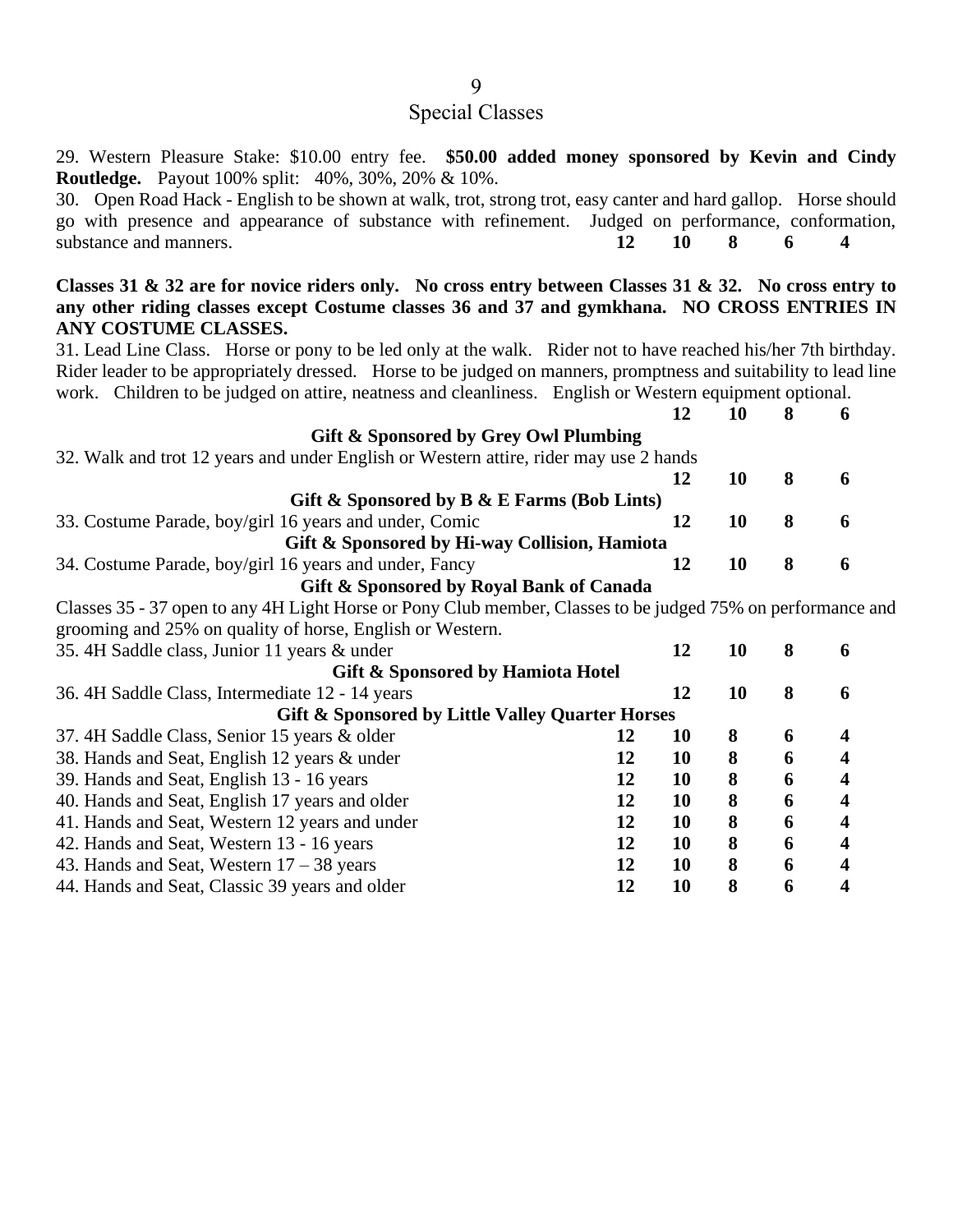**MGRA non-members are only allowed to hometown one show without requiring a valid MGRA membership. If wishing to compete in more than one MGRA, then a valid MGRA membership must be obtained.**

### **Manitoba Gymkhana Rodeo Association 2022 Membership Form**

Please enter your horse at the shows with the same name(s) used on this form and be consistent with using either the barn name or registered name. More information can be found at<https://mgra.weebly.com/>

### **PLEASE MAIL/EMAIL COPLETED FORMS TO:**

### **Karen Juce (c/o MGRA Secretary)**

| Box 583 Hamiota, MB R0M 0T0 eveline juce @gmail.com 204-764-7034                                          | Use a separate form for each rider who will be competing in MGRA that is within the same immediate family.           |
|-----------------------------------------------------------------------------------------------------------|----------------------------------------------------------------------------------------------------------------------|
|                                                                                                           |                                                                                                                      |
|                                                                                                           |                                                                                                                      |
|                                                                                                           |                                                                                                                      |
| Are any of the horses a 50/50 horse?<br><b>Name of Horse:</b>                                             | <b>Year foaled</b>                                                                                                   |
|                                                                                                           |                                                                                                                      |
|                                                                                                           |                                                                                                                      |
| <u> 1989 - Johann Barbara, martxa alemaniar argametra (h. 1989).</u><br><b>RIDER CONTACT INFORMATION:</b> | <u> 1989 - Johann John Stone, market fan it ferstjer fan it ferstjer fan it ferstjer fan it ferstjer fan it fers</u> |
|                                                                                                           |                                                                                                                      |
|                                                                                                           |                                                                                                                      |
|                                                                                                           |                                                                                                                      |
|                                                                                                           |                                                                                                                      |
|                                                                                                           | - - - - - -                                                                                                          |

PLEASE MAIL/EMAIL COMPLETED FORMS AND ETRANSFER FEES TO:

Geralea De Yaegher, Box 91, Minto, MB R0K 1M0

Email: [mgra\\_1961@hotmail.com](mailto:mgra_1961@hotmail.com)

Cheque made payable to Manitoba Gymkhana Rodeo Association Use a separate from for each rider who will be competing in MGRA

### **Some unique MGRA Rules**

Peewees are allowed to show two-handed in all four of the events.

Run-ins are not allowed in pole bending and barrel racing to ensure competitor and spectator safety is met. Out of courtesy to waiting competitors, please exclude yourself from the ring with a broken pattern so that the competition may proceed smoothly.

A lost cowboy hat or approved helmet in the ring during ANY event results in a drop in placing to that contestant. In order to keep the show running smoothly, if the rider is not in the arena after three calls of their name and/or show number, the gate will then be closed and competition will move on to the next person in the order of go.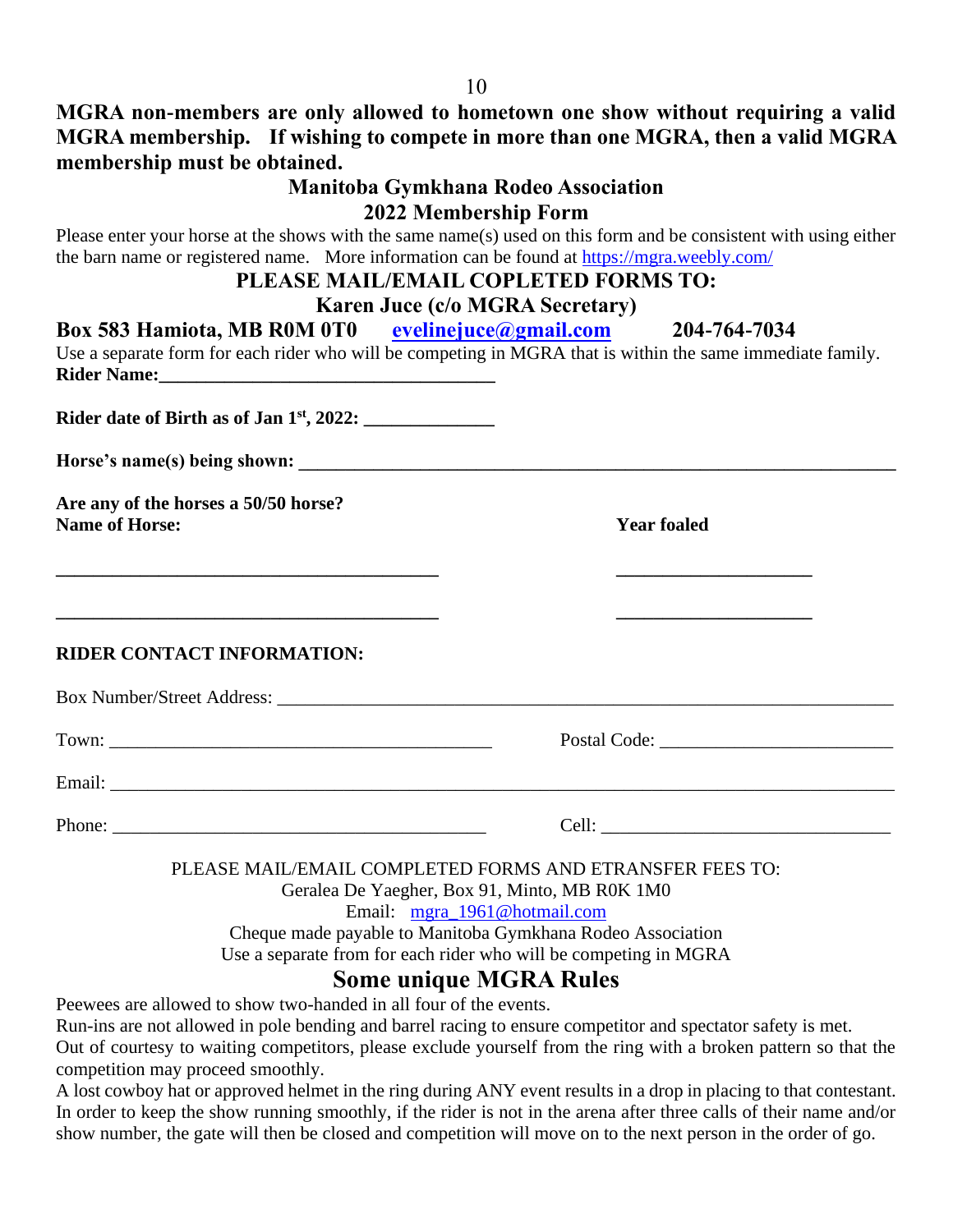### Gymkhana M.G.R.A. Sanctioned

**Starts promptly at 4:00 p.m.** M.G.R.A. members please send name of horse with entry. Entry fee is \$3.00 per class, per competitor. Before being allowed to show all entry fees must be paid.

### **IF PLANNING TO RUN MORE THAN ONE HORSE, PLEASE ENTER BY THE MONDAY PRIOR TO FAIR IN ORDER TO ALLOW ADEQUATE SPACING BETWEEN RUNS. ENTRY DEADLINE WILL BE 9:00 P.M. THE NIGHT BEFORE THE SHOW.**

**ANY ENTRIES MADE AFTER THIS TIME WILL BE CHARGED DOUBLE ENTRY FEE.**

|    | <b>WESTERN PLEASURE</b>         |    |    |                |   |                |
|----|---------------------------------|----|----|----------------|---|----------------|
|    | 1. Pee Wee, 12 years and under  | 12 | 10 | 8              | 6 | $\overline{4}$ |
| 2. | Junior, 18 years and under      | 12 | 10 | 8              | 6 | $\overline{4}$ |
| 3. | Senior                          | 12 | 10 | 8              | 6 | $\overline{4}$ |
|    | <b>WESTERN REINING</b>          |    |    |                |   |                |
|    | 4. Pee Wee, 12 years and under  | 12 | 10 | 8              | 6 | 4              |
| 5. | Junior, 18 years and under      | 12 | 10 | 8              | 6 | $\overline{4}$ |
|    | 6. Senior                       | 12 | 10 | 8              | 6 | $\overline{4}$ |
|    | <b>POLE BENDING</b>             |    |    |                |   |                |
|    | 7. Pee Wee, 12 years and under  | 12 | 10 | 8              | 6 | 4              |
| 8. | Junior, 18 years and under      | 12 | 10 | $8\phantom{.}$ | 6 | $\overline{4}$ |
| 9. | Senior                          | 12 | 10 | 8              | 6 | $\overline{4}$ |
|    | <b>BARREL RACING</b>            |    |    |                |   |                |
|    | 10. Pee Wee, 12 years and under | 12 | 10 | 8              | 6 | 4              |
|    | 11. Junior, 18 years and under  | 12 | 10 | 8              | 6 | $\overline{4}$ |
|    | 12. Senior                      | 12 | 10 | 8              | 6 | $\overline{4}$ |

13. Hamiota Barrel Stake: \$10.00 entry fee. \$100.00 added money **sponsored by HazelGrove Farms, Hazel, David & Ruth Henderson.** Payout: 100% split - 40%, 30%, 20%, 10%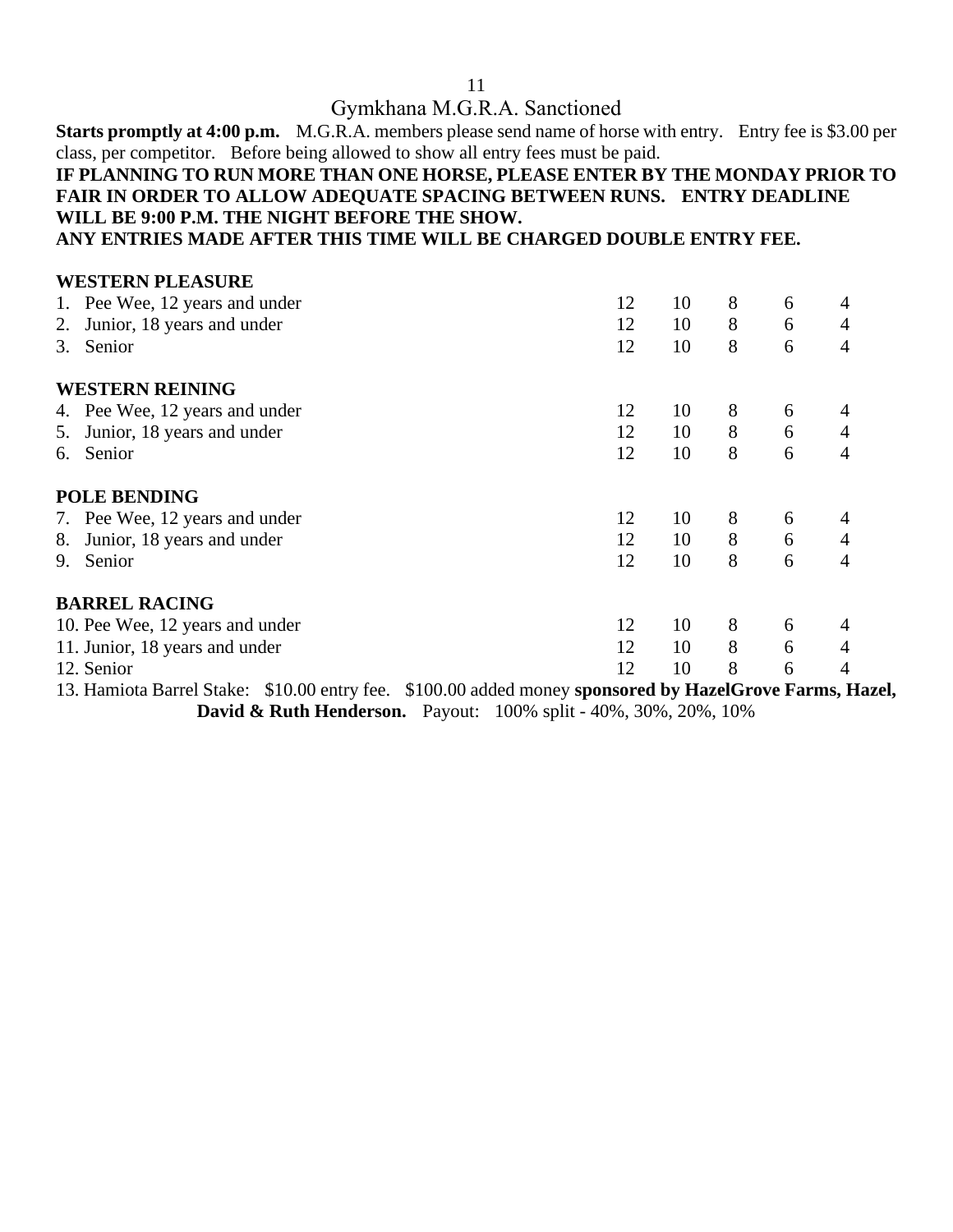# HEAVY HORSES

# Classes to be ready by 10:00 a.m.

Directors in Charge - Reg Madsen, Murray Sheane, Sadie Jo Luba.

Entry fee 10% of First Prize. Exhibitors please note entry deadline will be 9:00 p.m. the night before the show. **ANY ENTRIES MADE AFTER THIS TIME WILL BE CHARGED DOUBLE ENTRY FEE.**

Registered Heavy Draft Horse - Any Breed

| 151. Stallion, any age        |    | 24           |    | 20 |
|-------------------------------|----|--------------|----|----|
| 152. Brood mare               |    | 24           | 22 | 20 |
| 153. Foal of calendar year    |    | 24           | 22 | 20 |
| 154. Yearling filly           | 24 | 22           | 20 | 16 |
| 155. Filly, 2 years old       | 24 | 22.          | 20 | 16 |
| 156. Dry mare, 3 years old    | 24 | 22           | 20 | 16 |
| 157. Dry mare, 4 years & over | 24 | $22^{\circ}$ | 20 | 16 |
|                               |    |              |    |    |

**Champion Mare (Classes 152-157) - Ribbon and \$50.00 donated by Shoal Lake Farm Equipment Ltd. Reserve Champion Mare (classes 152-157) - Ribbon and \$25.00 donated by Twin Valley Co-op. Champion Stallion (Class 151) - Ribbon and \$50.00 donated by S.H. Dayton.**

**Reserve Champion Stallion (Class 151) - Ribbon and \$25.00 donated by Twin Valley Co-op.**

Heavy Draft or Agricultural Horses

| 158. | Brood mare                                           |    |    |                 | 14 | 12 |
|------|------------------------------------------------------|----|----|-----------------|----|----|
|      | 159. Foal of calendar year                           |    |    |                 | 8  | 6  |
|      | 160. Filly or gelding, yearling                      |    | 16 | 14              | 12 | 10 |
|      | 161. Filly or gelding, 2 years                       |    | 16 |                 | 12 | 10 |
|      | 162. Agricultural mare or gelding, 3 years & over    | 16 | 14 |                 | 10 |    |
|      | 163. Heavy draft mare or gelding, 3 years & over     | 16 | 14 | 12              | 10 |    |
|      | 164. General purpose mare or gelding, 3 years & over | 16 | 14 | 12 <sup>°</sup> | 10 |    |
|      | 165. Farm chunk mare or gelding, 3 years & over      | Iб | 14 |                 | 10 |    |

|      | Champion (Classes 158-165) - Ribbon and \$50.00 donated by Twin Valley Co-op.<br>Reserve Champion (Classes 158-165) - Ribbon and \$25.00 donated by Madsen Hail Insurance.<br>Supreme Champion Draft Horse - \$100.00 donated by Twin Valley Co-op. |    |   |   |   |    |                |                |               |                             |  |
|------|-----------------------------------------------------------------------------------------------------------------------------------------------------------------------------------------------------------------------------------------------------|----|---|---|---|----|----------------|----------------|---------------|-----------------------------|--|
|      | 166. Best 3 heavy horses by 1 exhibitor, purebred or grade                                                                                                                                                                                          |    |   |   |   | 20 | 18             | 16             | 14            | 12                          |  |
|      | 167. Junior Showmanship 7 - 12 years of age as of calendar year                                                                                                                                                                                     |    |   |   |   |    |                |                |               |                             |  |
|      |                                                                                                                                                                                                                                                     | 10 | 9 | 8 | 7 | 6  | 5              | 4              | 3             | 2                           |  |
|      | Prize money donated by Cargill Grain Co. No Entry Fee.                                                                                                                                                                                              |    |   |   |   |    |                |                |               |                             |  |
|      | 168. Junior Showmanship 13 - 16 years of age as of calendar year                                                                                                                                                                                    |    |   |   |   |    |                |                |               |                             |  |
|      |                                                                                                                                                                                                                                                     | 10 | 9 | 8 | 7 | 6  | $\overline{5}$ | $\overline{4}$ | $\mathcal{R}$ | $\mathcal{D}_{\mathcal{L}}$ |  |
|      | Harnessed Team to Wagon<br>Classes 169 - 181: Entries over 5th placing will receive \$10.00.                                                                                                                                                        |    |   |   |   |    |                |                |               |                             |  |
| 169. | Single draft horse on cart or wagon                                                                                                                                                                                                                 |    |   |   |   | 30 | 25             | 20             | 15            | 10                          |  |
|      | 170. Best dressed and mannered team                                                                                                                                                                                                                 |    |   |   |   | 30 | 25             | 20             | 15            | 10                          |  |

### 171. Ladies driving 25 20 15 10 172. Junior driving, 7 - 12 years of age as of calendar year 12 10 8 6 4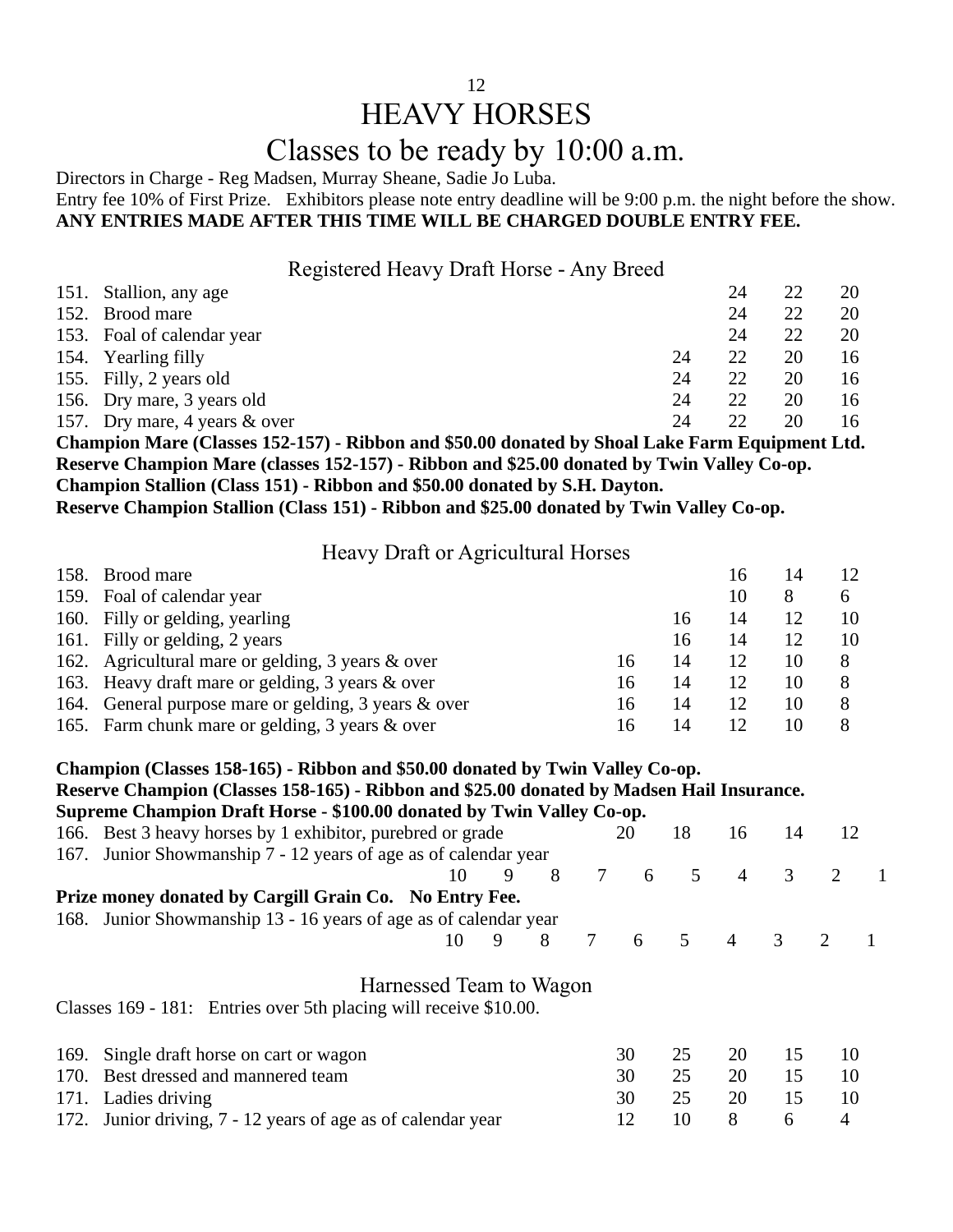|                                               | 173. Junior driving, 13 - 16 years of age as of calendar year | 12  | 10  | 8  | 6  | 4  |
|-----------------------------------------------|---------------------------------------------------------------|-----|-----|----|----|----|
|                                               | 174. General purpose team                                     | 30  | 25  | 20 | 15 | 10 |
|                                               | 175. Farm chunk team                                          | 30  | 25  | 20 | 15 | 10 |
|                                               | 176. Agricultural team                                        | 30  | 25  | 20 | 15 | 10 |
|                                               | 177. Team purebred mares                                      | 30  | 25  | 20 | 15 | 10 |
| 178.                                          | Heavy draft team                                              | 30  | 25  | 20 | 15 | 10 |
| 179.                                          | Unicorn class                                                 | 140 | 100 | 75 | 50 | 25 |
| 180.                                          | Four horse team                                               | 150 | 100 | 75 | 50 | 25 |
| 181.                                          | Six horse team                                                | 160 | 100 | 75 | 50 | 25 |
| Class 169 - \$25.00 donated by Hamiota Co-op. |                                                               |     |     |    |    |    |
|                                               | Class 170 - \$25.00 donated by Redfern Farm Services.         |     |     |    |    |    |

**Classes 172 & 173 - \$25.00 donated by Cargill Grain Co.**

**Class 178 - \$25.00 donated by the Royal Bank of Canada**

**Class 179 - \$25.00 donated by Twin Valley Co-op.**

**Class 180 - \$25.00 donated by Andrew Agencies and \$25.00 donated by Twin Valley Co-op.**

**Class 181 - \$50.00 donated by Woodworth Dodge and \$25.00 donated by Super Thrifty Pharmacy.**

13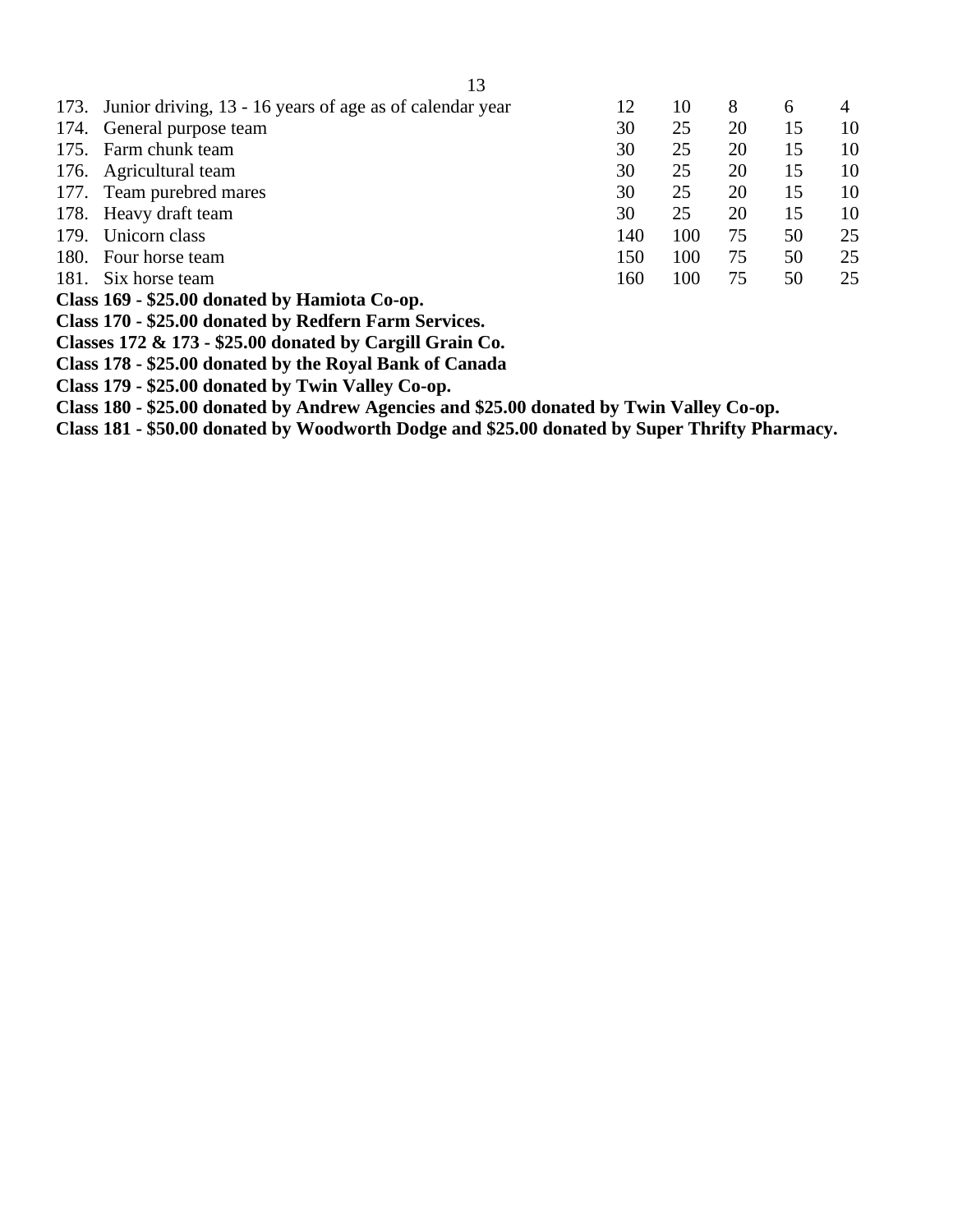# MINIATURE HORSES

| Anne Davison.<br>Directors -                                                                |    |                |   |                |
|---------------------------------------------------------------------------------------------|----|----------------|---|----------------|
| MINIATURE HORSES WILL RUN IN THE SAME RING AS THE HEAVY HORSES.                             |    |                |   |                |
| NO CROSS ENTRY TO LIGHT HORSE CLASSES                                                       |    |                |   |                |
| Entry fee: \$2.00 per class. DOUBLE ENTRY FEES WILL BE LEVIED FOR ANY ENTRIES               |    |                |   |                |
| <b>RECEIVED AFTER 9:00 P.M. WEDNESDAY.</b>                                                  |    |                |   |                |
| Judging starts at 10:00 a.m.                                                                |    |                |   |                |
| 201. Brood mare, 38" & under                                                                | 10 | $8\phantom{.}$ | 6 | $\overline{4}$ |
| 202. Foal of calendar year                                                                  | 8  | 6              | 5 | $\overline{4}$ |
| 203. MMHC Yearling Futurity Class                                                           |    | No entry fee   |   |                |
| 204. Filly, gelding or stallion, 1 year, 32" & under                                        | 10 | 8              | 6 | $\overline{4}$ |
| 205. Filly, gelding or stallion, 1 year, over 32" to 36"                                    | 10 | 8              | 6 | $\overline{4}$ |
| 206. MMHC 2 Year Old Futurity Class                                                         |    | No entry fee   |   |                |
| 207. Filly, gelding or stallion, 2 years, 33" & under                                       | 10 | 8              | 6 | $\overline{4}$ |
| 208. Filly, gelding or stallion, 2 years, over 33" to 37"                                   | 10 | 8              | 6 | 4              |
| 209. Yeld mare or gelding, 3 years & older, 34" & under                                     | 10 | $8\,$          | 6 | 4              |
| 210. Yeld mare or gelding, 3 years & older, over 34" to 38"                                 | 10 | 8              | 6 | 4              |
| 211. Youth halter, 10 years & younger, 38" & under                                          | 10 | $8\,$          | 6 | 4              |
| 212. Youth halter, 11 to 18 years, 38" & under                                              | 10 | 8              | 6 | $\overline{4}$ |
| No cross entries between youth half $(211 \& 212)$ and open halter                          |    |                |   |                |
| 213. Best 3 horses owned by one family                                                      | 10 | 8              | 6 | 4              |
| Open to all 1st place winners in open halter division                                       |    |                |   |                |
| Grand Champion, 38" & under - Gift donated by Earl and Bernice Gerrard, Oak River, Manitoba |    |                |   |                |
| 214. Showmanship, 10 years & younger                                                        | 12 | 8              | 6 | 4              |
| 215. Showmanship, 19 years & older                                                          | 12 | 8              | 6 | 4              |
| 216. Showmanship, 11 to 18 years                                                            | 12 | 8              | 6 | 4              |
| 217. Lead Line, 6 years & younger                                                           | 12 | 8              | 6 | 4              |
| <b>LUNCH BREAK</b>                                                                          |    |                |   |                |
| 218. Costume Class - open                                                                   | 12 | 8              | 6 | $\overline{4}$ |
| 219. MMHC 3 Year Old Driving Futurity                                                       |    | No entry fee   |   |                |
| 220. Western/ Classic driving, 34" & under                                                  | 12 | 8              | 6 | 4              |
| 221. Country pleasure driving, 34" & under                                                  | 12 | 8              | 6 | $\overline{4}$ |
| No cross entries between classes 220 and 221                                                |    |                |   |                |
| 222. Western/Classic driving, over 34" to 38"                                               | 12 | 8              | 6 | $\Delta$       |
| 223. Country pleasure driving, over 34" to 38"                                              | 12 | 8              | 6 | 4              |
| No cross entries between 222 and 223                                                        |    |                |   |                |
| 224. Youth Western/Classic driving, 10 years & younger, 38" & under                         | 12 | 8              | 6 | 4              |
| 225. Youth Western/ Classic driving, 11 to 18 years, 38" & under                            | 12 | $8\,$          | 6 | 4              |
| 226. Best lady or gent driver, 19 years & older                                             | 12 | 8              | 6 | 4              |
| 227. Best girl or boy driver, 11 to 18 years                                                | 12 | $8\,$          | 6 | 4              |
| 228. Best girl or boy driver, 10 years & younger                                            | 12 | $8\,$          | 6 | 4              |
| 229. Single roadster, 34" & under                                                           | 12 | $8\,$          | 6 | 4              |
| 230. Single roadster, 34" to 38"                                                            | 12 | $8\,$          | 6 | 4              |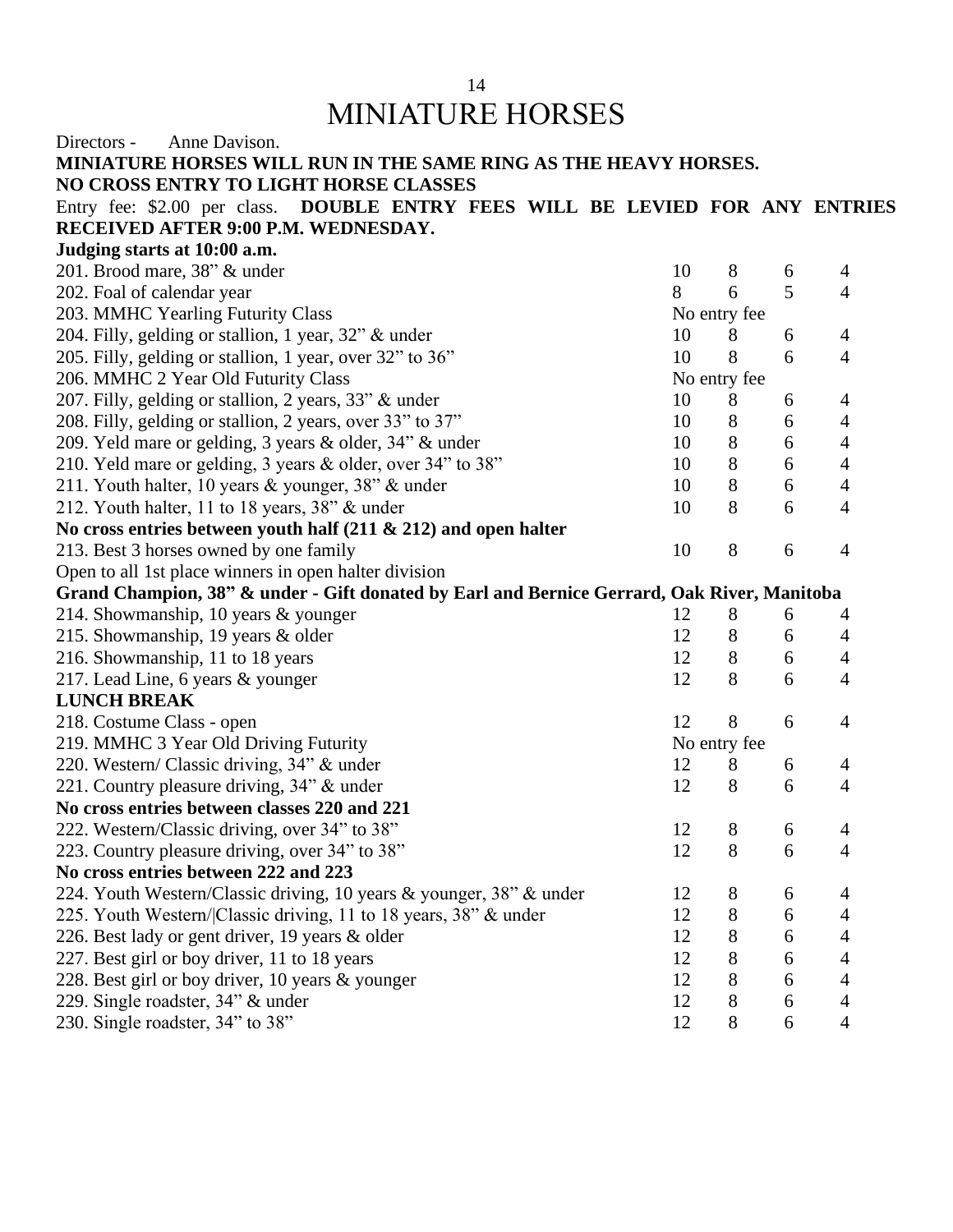### 15

# **CATTLE**

Directors: Allan Preston, John Thompson, Ross Gray, Marty Madsen, Russell Thompson, Shailyn Madsen, Junior Director – Brendan Lawn

C - Charolais; MA - Maine Anjou; L - Limousin; A - Angus; Sh - Shorthorn; H - Hereford; Si – Simmental; Com -Commercial

### **1. Judging to commence at 11:00 a.m.**

- 2. Entry Fee \$1.00 per entry per class, plus 10% of winnings.
- 3. One entry each exhibitor per class excepting two class double entry allowed.
- 4. If only one herd of a breed, half prize money will be paid.
- 5. A herd consists of 4 animals both sexes must be represented.
- 6. CCIA Tags and manifest papers may be required.

EXHIBITORS: Please note: Entry deadline will be 9:00 p.m. the night before the show. **ANY ENTRIES MADE AFTER THIS TIME WILL BE CHARGED DOUBLE ENTRY FEE.** All entry fees will be deducted from winnings.

|              |                                             |              |     |              |     |              | <b>Prize Money</b> |                         |                                                                                                                                                   |
|--------------|---------------------------------------------|--------------|-----|--------------|-----|--------------|--------------------|-------------------------|---------------------------------------------------------------------------------------------------------------------------------------------------|
| $1st - $30$  |                                             | $2nd - $25.$ |     | $3rd - $19.$ |     | $4th - $15.$ |                    | $5th - $10.$            | $6th - $6.$                                                                                                                                       |
| $\mathsf{C}$ | МA                                          | L            | Sh  | H            | A   | Si           | Com                |                         |                                                                                                                                                   |
| 301          | 311                                         | 321          | 331 | 341          | 351 | 361          | 371                |                         | Bull, calendar year - 2022                                                                                                                        |
| 302          | 312                                         | 322          | 332 | 342          | 352 | 362          | 372                |                         | Bull born April 1 - December 31, 2021                                                                                                             |
| 303          | 313                                         | 323          | 333 | 343          | 353 | 363          | 373                |                         | Bull born January 1 - March 31, 2021                                                                                                              |
| 304          | 314                                         | 324          | 334 | 344          | 354 | 364          | 374                |                         | Bull born during 2020 or earlier                                                                                                                  |
|              | <b>Champion and Reserve Champion Bull</b>   |              |     |              |     |              |                    |                         |                                                                                                                                                   |
| 305          | 315                                         | 325          | 335 | 345          | 355 | 365          | 375                |                         | Female, Calendar year - 2022                                                                                                                      |
| 306          | 316                                         | 326          | 336 | 346          | 356 | 366          | 376                |                         | Female, born April 1 - December 31, 2021                                                                                                          |
| 307          | 317                                         | 327          | 337 | 347          | 357 | 367          | 377                |                         | Female, born January 1 - March 31, 2021                                                                                                           |
| 308          | 318                                         | 328          | 338 | 348          | 358 | 368          | 378                |                         | Female born in 2020 with or without own calf                                                                                                      |
| 309          | 319                                         | 329          | 339 | 349          | 359 | 369          | 379                | calf                    | Cow born 2019 or earlier with own current year                                                                                                    |
|              | <b>Champion and Reserve Champion Female</b> |              |     |              |     |              |                    |                         |                                                                                                                                                   |
| 310          | 320                                         | 330          | 340 | 350          | 360 | 370          | 380                |                         | Group of 4 animals bred and owned by exhibitor.                                                                                                   |
|              |                                             |              |     |              |     |              |                    | be shown in this class. | One may be purchased. Both sexes must be<br>represented. Each animal must be shown in above<br>classes. Calves from above classes are eligible to |

### Special Championship Classes

| <b>Arnold Gray Memorial - All bred yearling heifer class</b>                                                        | \$50.00                  |
|---------------------------------------------------------------------------------------------------------------------|--------------------------|
| Hamiota Feedlot – Best Bull calf of calendar year                                                                   | \$50.00                  |
| <b>Titan Livestock - Supreme Champion Bull</b>                                                                      | \$50.00                  |
| <b>Fusion Credit Union - Supreme Champion Female</b>                                                                | \$50.00                  |
| <b>Uphill Shorthorns</b> - Best group of 4 animals (bred $\&$ owned by exhibitor). One may be purchased, both sexes |                          |
| must be represented, animals must be shown in previous classes.                                                     | \$50.00                  |
| Madsen Hail/Poplar Park Farm - Best Heifer Calf of calendar year.                                                   | \$50.00                  |
| Warkentin Feed & Ag                                                                                                 | \$50.00 gift certificate |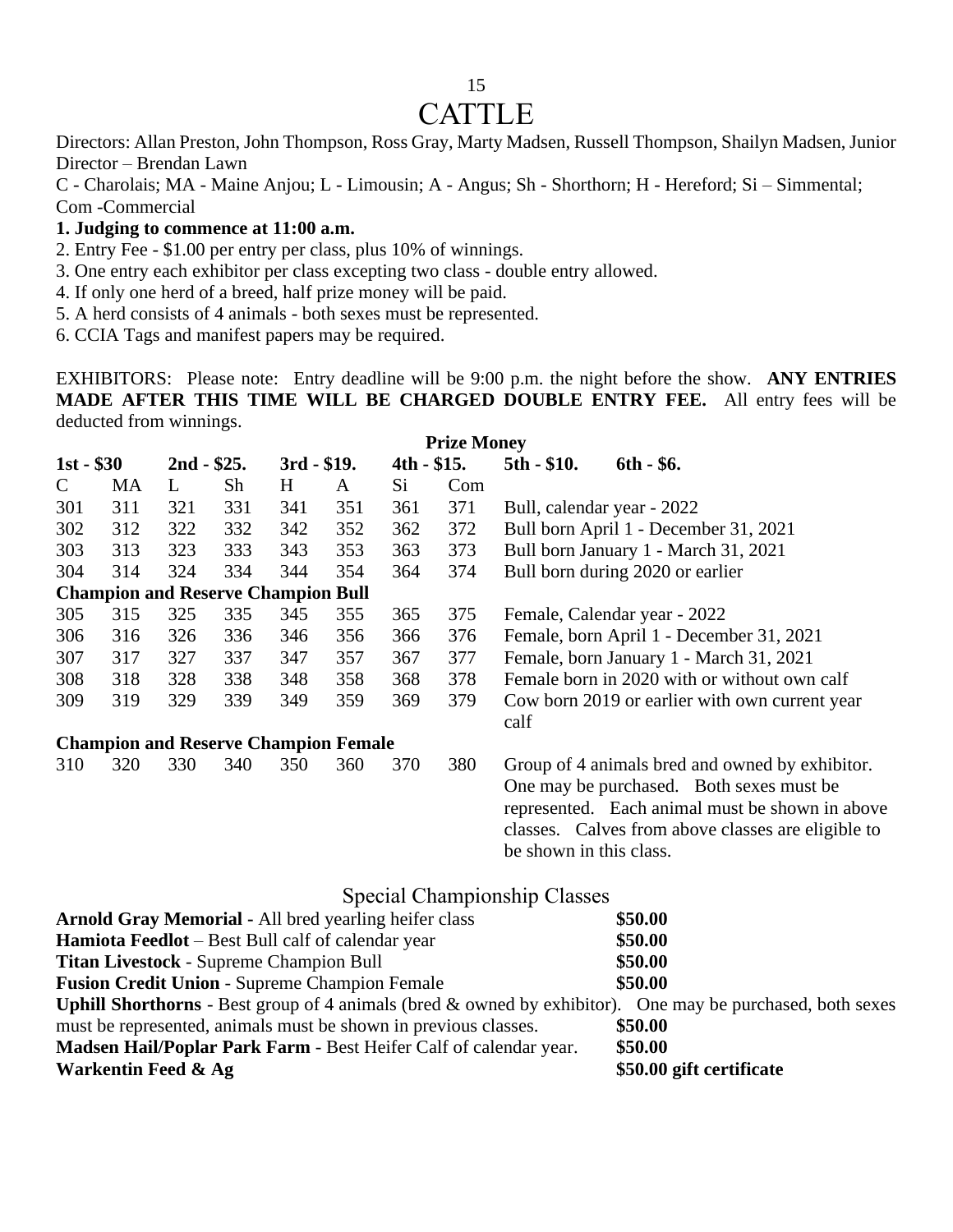| 381. Showmanship 7 - 12 years of age as of calendar year |                                                           |  |       |  |   |     |                |          |  |
|----------------------------------------------------------|-----------------------------------------------------------|--|-------|--|---|-----|----------------|----------|--|
|                                                          |                                                           |  |       |  |   | 6 5 | $\overline{4}$ | $\sim$ 3 |  |
|                                                          | 382. Showmanship 13 - 16 years of age as of calendar year |  |       |  |   |     |                |          |  |
|                                                          |                                                           |  |       |  |   |     | 6 5 4 3        |          |  |
|                                                          | 383. Three generation showmanship 10                      |  | 9 8 7 |  | 6 |     |                |          |  |

### Cow and Calf Pen Class

Directors: Todd Brown, Kevin Routledge.

384. Special Cow and Calf Class. The calf must not be eligible for registration or recordation. All breeds to be shown against each other. To be shown in pens. Do not need to be halter broken, but must be clean. Maximum of two entries per exhibitor. Public judging to place top 4 pens out of entire group. Entry fee \$5.00 per pair.

### **Trophy donated by Barry Chappell Pioneer Seed. Prizes donated by Feed-Rite Ltd and Co-op Feeds.**

Steer Classes

| Entries over 5th placing will receive \$6.00. Directors will decide on classes. |    |           |                          |           |    |
|---------------------------------------------------------------------------------|----|-----------|--------------------------|-----------|----|
| 385. Light steer                                                                | 25 | <b>20</b> | 14                       | <b>12</b> | 10 |
| 386. Heavy steer                                                                | 25 | <b>20</b> | -14                      | <b>12</b> |    |
| Champion steer winner of Classes 385 $\&$ 386 to compete                        |    |           | <b>Royal Bank Trophy</b> |           |    |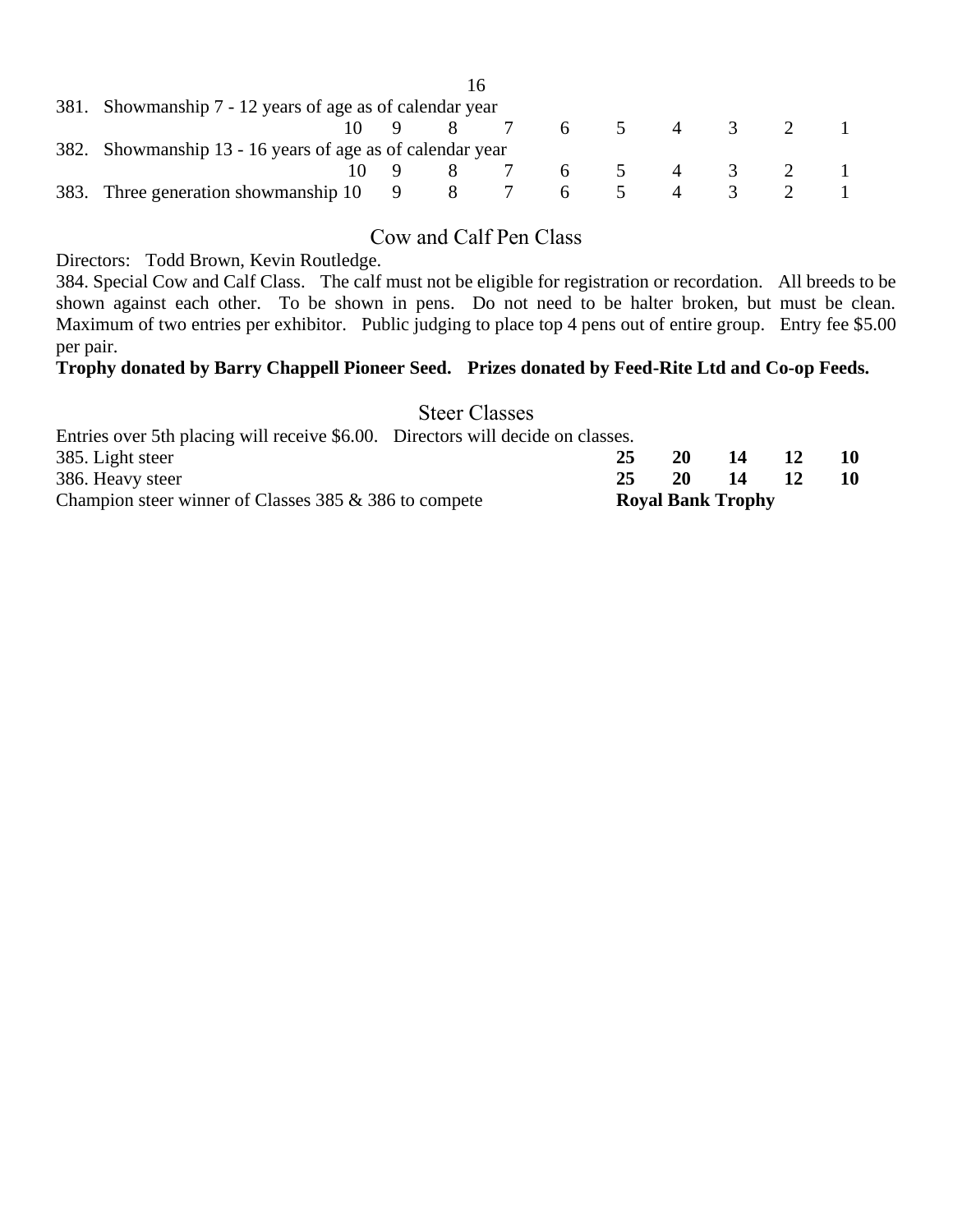# FODDER, SHEAF GRAIN AND GARDEN PRODUCE

Directors: Brent McKinnon, Donna McKinnon, Kendall Heise

Exhibitors - Please note: Entry deadline will be 9:00 p.m. the night before the show. All memberships are to be paid when tickets are picked up before the show. The exhibition hall will close promptly at 9:00 a.m. Late entries will not be accepted. Entry tickets not picked up the night before will be at the Sports Complex. Judging to start at 10:00 a.m. Entries to be brought to the north door of the Sports Complex. All sheaves to be at least 3 inches in diameter at the band or will be disqualified. Grain to be in head. Leaves to be left on. To be judged on their feed value in Section 400 - 402. Over 10 entries, a 4th prize of \$1.00 will be added.

**Prize Money for all classes: 1st - \$3.00 2nd - \$2.00 3rd - \$1.00**

400. Sheaf Sweet Clover 401. Sheaf Alfalfa 402. Sheaf Grasses, any variety 403. Sheaf Peas 404. Sheaf Wheat, Durum 405. Sheaf Wheat, Red Spring 406. Sheaf Oats, any variety 407. Sheaf Barley, six row 408. Sheaf Barley, two row 409. Sheaf Flax 410. Sheaf Canola, Argentine 411. Sheaf Mustard 412. Sheaf Lentils 413. Sheaf Winter Wheat **Andrew Agencies Financial & Investment Services Special** (Points 3 for 1st; 2 for 2nd, 1 for 3rd) 414. Most points in Classes  $400 - 413$  \$10.00

### Seed Classes - One pound in plastic bag

- 415. Two Row Barley
- 416. Six Row Barley
- 417. Hard Spring Wheat

**HINTS FOR DISPLAYING VEGETABLES:** Rhubarb – leave root on, trimmed nicely, trim leaves to  $1-1\frac{1}{2}$ inches, not to be cut in stalks. Cabbage – cut root on slant and remove outer leaves. Radishes – leave roots on and top cut to  $\frac{1}{4}$  -  $\frac{1}{2}$  inch. Cauliflower – no green leaves in curd. Beets & carrots – tops cut to  $\frac{1}{4}$  –  $\frac{1}{2}$  inch. Turnip  $-1\frac{1}{2}$  inch top and no side roots.

### Garden Produce - Vegetable to be of useable size **DONATION TOWARD PRIZES IN MEMORY OF BILL AND MARY THOMPSON BY THOMPSON FAMILY**

418. Beets, 6 globe shaped

- 419. Beets, 6 cylinder shaped
- 420. Beans, 1 dozen wax or green on plate
- 421. Cabbage, 2 early varieties
- 422. Carrots, 6 garden variety
- 423. Head Lettuce 2 heads
- 424. Leaf Lettuce 2 heads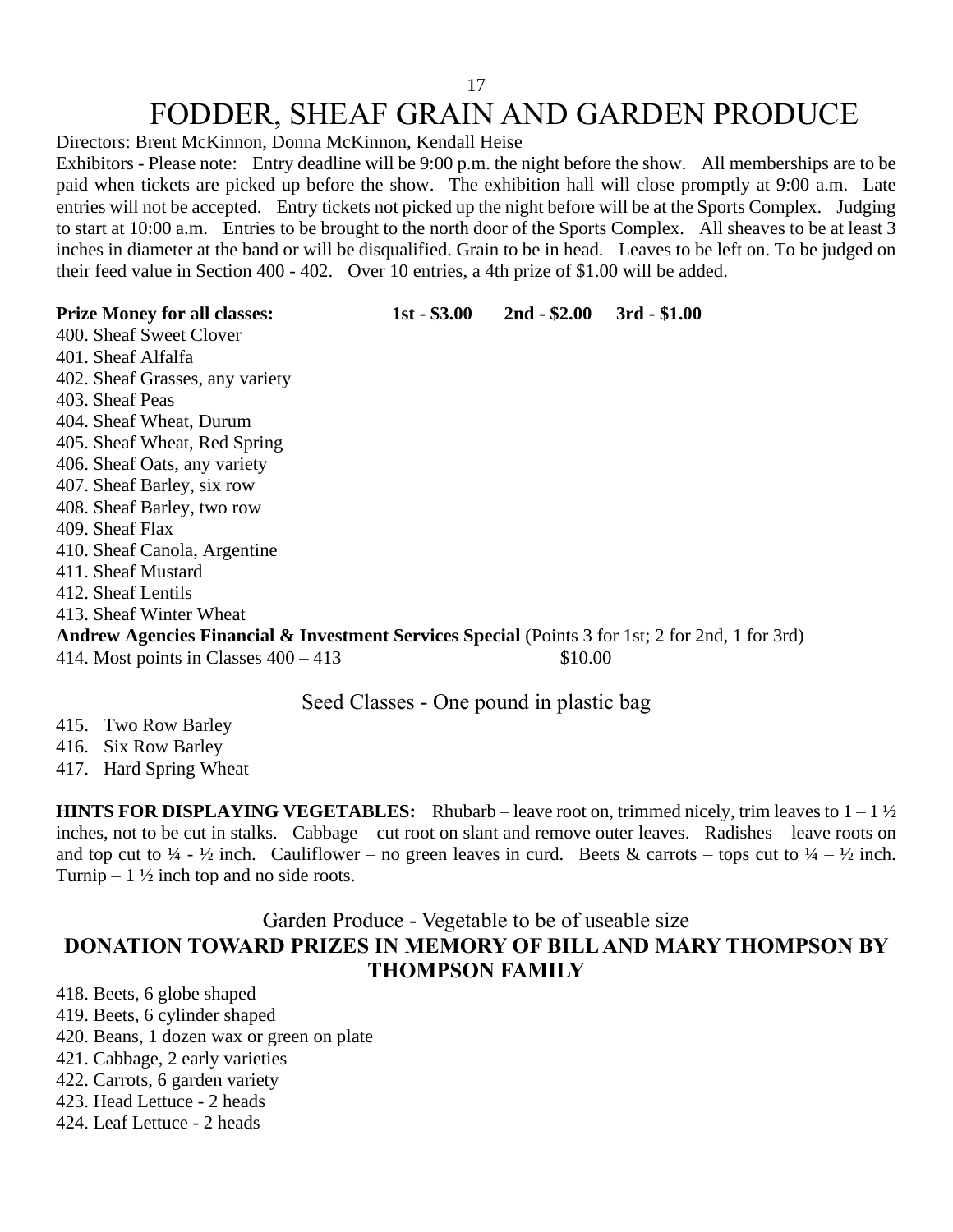| 6 |  | 2.50                                                                                                                    |
|---|--|-------------------------------------------------------------------------------------------------------------------------|
|   |  |                                                                                                                         |
|   |  |                                                                                                                         |
|   |  |                                                                                                                         |
|   |  |                                                                                                                         |
|   |  |                                                                                                                         |
|   |  |                                                                                                                         |
|   |  | $4.50 \quad 3$<br><b>Andrew Agencies Financial Investment Services Special (Points 3 for 1st; 2 for 2nd; 1 for 3rd)</b> |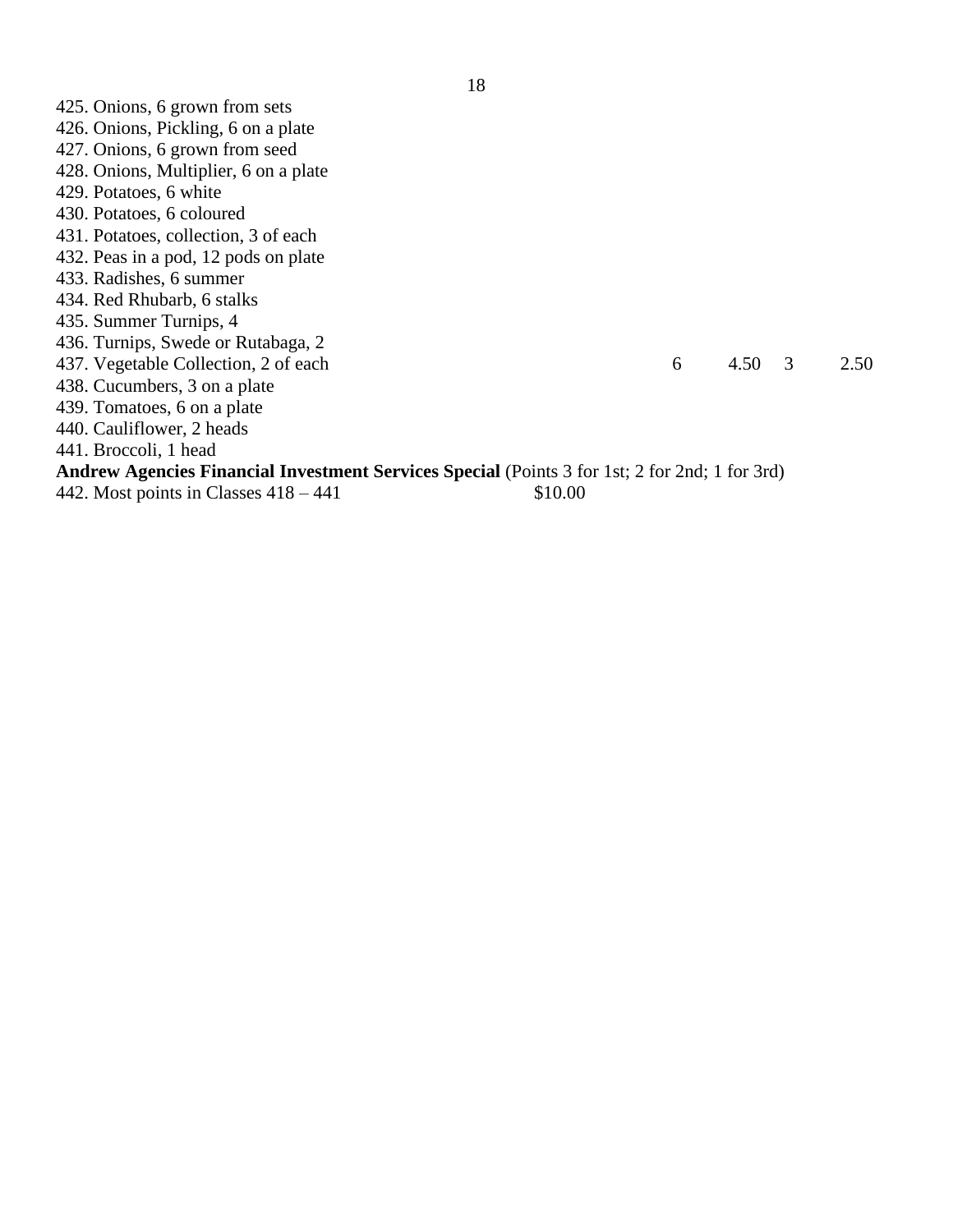19

# RAW FRUIT AND FLOWERS

Directors: Ruth Stewart (204) 764-2906, Joyce Knight, Debbie Johns

Exhibitors: Please note - Read rules and regulations in the front of the book. All articles must be in the Complex Curling ice surface by 9:00 a.m. Judging starts at 9:30 a.m. Judge has the right to reclassify entries. For any section with 6 or more entries, 4th prize is offered. Directors not responsible for figurines or containers. Please name fruit or flower varieties on your entry wherever possible. Our classes are open to all ages and genders. ALL ENTRIES CONTAINING NOXIOUS WEEDS (PERENNIAL BABY'S BREATH, LYTHRUM, ETC) WILL BE DISQUALIFIED.

The directors express their appreciation to Isabella Ladies Group who have given a monetary donation in memory of Hilda Carlson, the mother of life member Mona Butler.

### FRUIT

**st \$4.00 2**

**st \$4.00 2**

**nd \$3.00 3**

**nd \$3.00 3**

**rd \$2.50**

**rd \$2.50**

### **Prize Money for Classes 448 - 452 1**

All exhibits must be covered by saran wrap (choose uniform size and colour)

448. Saskatoons (24 on plate)

449. Nanking Cherries (24 on plate)

450. Red Raspberries (12 on plate)

451. June Strawberries (not hulled, 12 on plate)

452. Everbearing Strawberries (not hulled, 12 on plate)

453. Home grown fruit display (at least 3 varieties of any type of fruit) **1 st \$5.00 2 nd \$3.50 3 rd \$2.75**

### FLOWER COLLECTION

Helpful Hints and Definitions: Bloom - an individual flower - 1 to a stem, no buds. Spike - upright stem carrying several flowers, usually with pedicels. eg. glads, snapdragons Stem or Stalk - a plant structure carrying 1 or more flowers and/or buds. It may be branched, eg. sweet peas

When using foliage in sections  $454 - 471$ , you must use the flower's own foliage.

### **Prize Money for Classes 454 - 459 1 st \$5.00 2 nd \$4.00 3 rd \$3.00**

NOTE: Each variety to be in separate container. Entry on a single tray

454. Collection of annuals, 3 varieties, 2 stems of each

455. Collection of perennials, 3 varieties, 2 stems of each

456. Collection of sweet peas - 8 stems - not necessarily in separate containers

457. Collection of delphiniums, 3 colours, 1 spike of each

458. Collection of lilies, 3 colours (not day lilies) - to be in separate containers

459. Collection of roses, 3 colours

### FLOWERS

### **Prize Money for Classes 460 - 471 1**

460. Hybrid tea rose, in vase

- 461. Hardy rose, at least 3 blooms, on a single stem
- 462. Miniature rose, at least 3 blooms
- 463. Daisy, single flower, 3 stems
- 464. Snapdragon, 3 spikes, conventional bloom

465. Bouquet of wildflowers

466. Pansies, 6 blooms, own foliage

467. Petunias, double, 3 blooms

468. Petunias, single, 3 blooms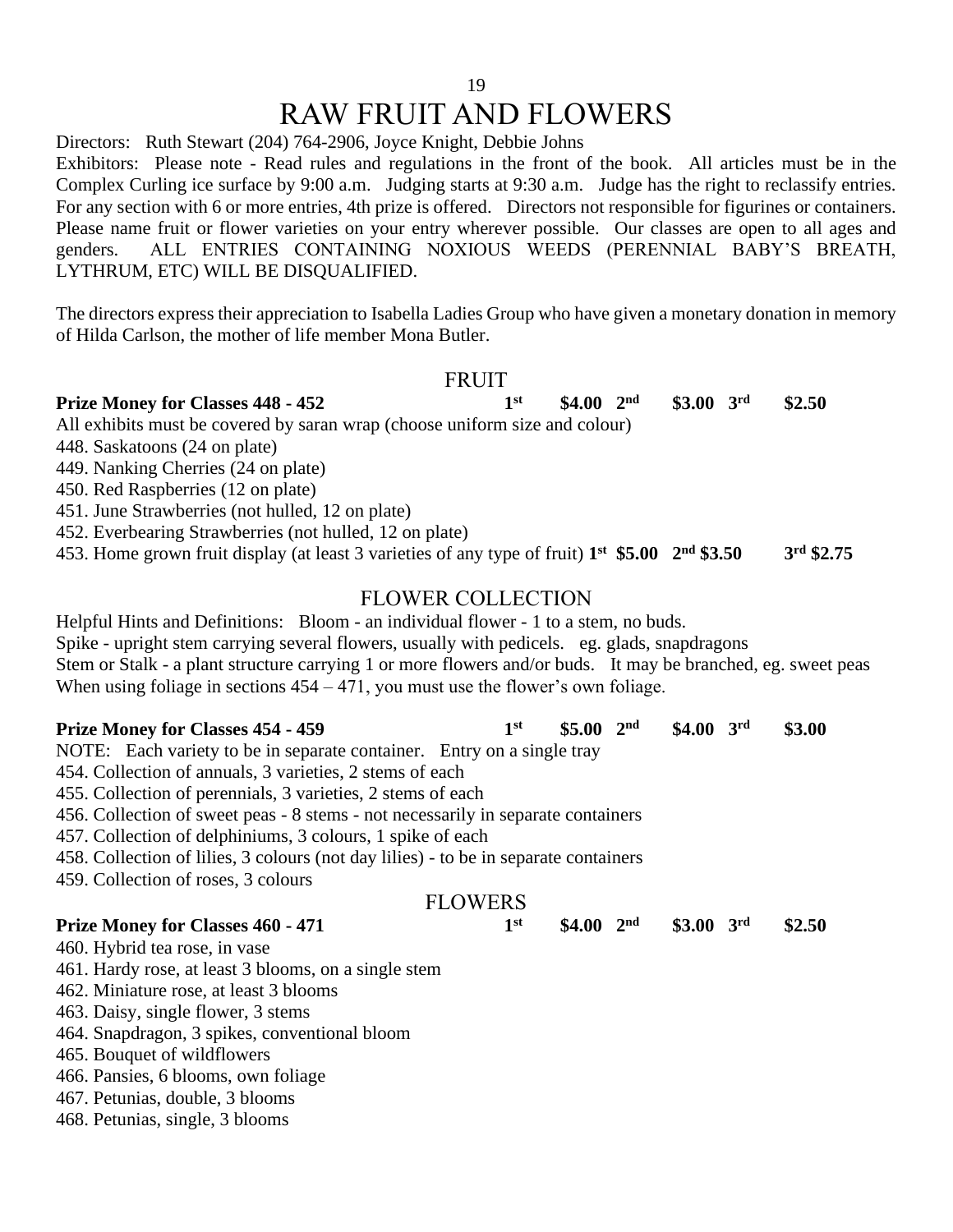20

469. Any other annual, not listed in this section 460-468, 1 bloom, 1 stem or 1 spike

470. Any other perennial not listed in this section 460-468, 1 bloom, 1 stem or 1 spike

471. Bouquet of garden flowers - something that can be held in one hand and not anchored in a vase.

**No. 1 Special -** Best entry from classes 454 - 471

### **Donated by Campbell Flowers - \$20.00**

### FLOWER ARRANGEMENTS

Must be anchored in an oasis or frog

### **Prize money for Classes 472 - 482 1 st \$5.00 2 nd \$4.00 3 rd \$3.00**

472. Arrangement of cut flowers for buffet or mantel 1 side view 473. Floor arrangement of cut flowers for living room, large basket with handle or large vase

474. Arrangement of flowers for special occasion, name the event

475. Miniature arrangement of cut flowers, not more than 4" x 4" (including container)

476. Arrangement by a novice exhibitor (have not shown in flower arrangement previously)

477. 'A Cup of Memories' arrangement of cut flowers in a cup and saucer

478. End table arrangement of any type of foliage

479. Arrangement of daisies (filler such as foliage permitted)

480. Fresh flower arrangement using a recycled container

481. Arrangement of cut flowers for dining room table, not to exceed 10" in height or width

482. Novelty scene made from natural material - can use live, dried or inanimate material

483. Cut flower arrangement of garden bloom

| <b>Donated by Campbell Funeral Home</b>                                       |     |      | 1 <sup>st</sup> | \$8.00                   | 2 <sup>nd</sup> | $$6.50$ 3rd | \$5.50 |
|-------------------------------------------------------------------------------|-----|------|-----------------|--------------------------|-----------------|-------------|--------|
| 484. Flower arrangement for coffee table                                      |     |      | 1 <sup>st</sup> | \$5.00~2 <sup>nd</sup>   |                 | $$3.00$ 3rd | \$2.00 |
| Donated by Isabella Ladies Group in honour of Life Member Margaret Heise      |     |      |                 |                          |                 |             |        |
| 485. Basket of cut flowers not to exceed 15" in height                        |     |      | 1 <sup>st</sup> | \$5.00 $2^{\text{nd}}$   |                 | $$3.00$ 3rd | \$2.00 |
| Donated by Isabella Ladies Group                                              |     |      |                 |                          |                 |             |        |
| 486. Say it with roses - arrangement of roses                                 |     |      |                 |                          |                 |             |        |
| <b>Donated by Directors</b>                                                   | 1st | 5.00 | 2 <sup>nd</sup> | $$3.00$ 3rd              |                 | \$2.00      |        |
| No. 2 Special Judges' choice 1st and 2nd from this section, classes 472 - 486 |     |      |                 |                          |                 |             |        |
| Donated by Fusion Credit Union, Hamiota Branch                                |     |      | 1 <sup>st</sup> | $$12.50$ 2 <sup>nd</sup> |                 | \$7.50      |        |

### POTTED PLANTS - INDOOR

One plant per container unless otherwise stated. Original and unique containers acceptable. Use your imagination! **st \$4.00 2**

| <b>Prize Money for Classes 487 - 502</b> | 1 <sup>st</sup> | \$4.00 | 2 <sup>nd</sup> | \$3.00 $3^{\text{rd}}$ \$2.50 |
|------------------------------------------|-----------------|--------|-----------------|-------------------------------|
| 487. Geranium                            |                 |        |                 |                               |
| 488. Gloxinia                            |                 |        |                 |                               |
| 489. African Violet, single              |                 |        |                 |                               |
| 490. African Violet, double              |                 |        |                 |                               |
| 491. Indoor hanging houseplant           |                 |        |                 |                               |
| 492. Begonia, tuberous rooted            |                 |        |                 |                               |
| 493. Begonia, fibrous rooted             |                 |        |                 |                               |
| 494. Coleus                              |                 |        |                 |                               |
| 495. Prayer plant                        |                 |        |                 |                               |
| 496. Any other house plant in bloom      |                 |        |                 |                               |
| 497. Novelty plant, any variety          |                 |        |                 |                               |
| 498. Fern                                |                 |        |                 |                               |
| 499. Cacti (with spikes)                 |                 |        |                 |                               |
| 500. Succulent (no spikes)               |                 |        |                 |                               |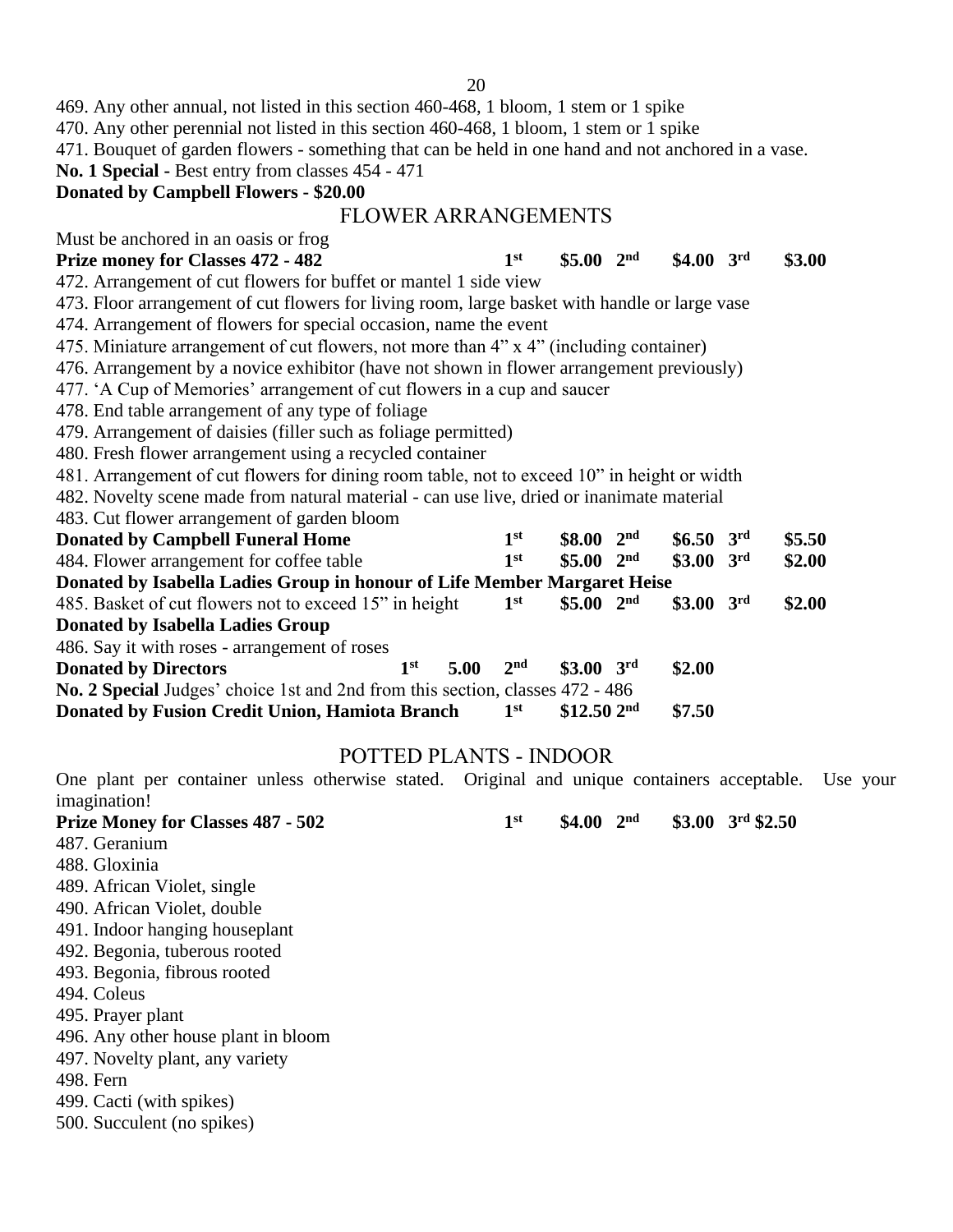501.Impatiens 502. Fuchsia

### **Prize Money for Classes 503 - 505 1 st \$5.00 2 nd \$4.00 3 rd \$3.00**

503. Group of two house plants, foliage type

504. Group of two house plants, flowering type, in bloom

505. Growing arrangement in an indoor planter

**No. 3 Special -** Best house plant from classes 487 - 505. Can be won for 2 consecutive years only.

**Donated by Andrew Agencies - \$15.00**

### POTTED PLANTS - OUTDOOR

### **Prize Money for Classes 506 - 510 1 st \$5.00 2 nd \$4.00 3 rd \$3.00** 506. Outdoor hanging container, 1 or more varieties of ivy 507. Growing arrangement in an outdoor planter 508. Planter of Cacti and/or Succulents 509. Outdoor hanging container, 1 or more varieties 510. Collection of 3 or more herbs. Can be in a single planter or separate pots. **No. 4 Special -** Best entry from Classes 506 - 510. **Donated by Mona Butler - \$20.00 No. 5 Special** - For most entries shown in sections 448 - 510. Can be won for 2 consecutive years only.

**Donated by Alliance Accounting Group - \$25.00**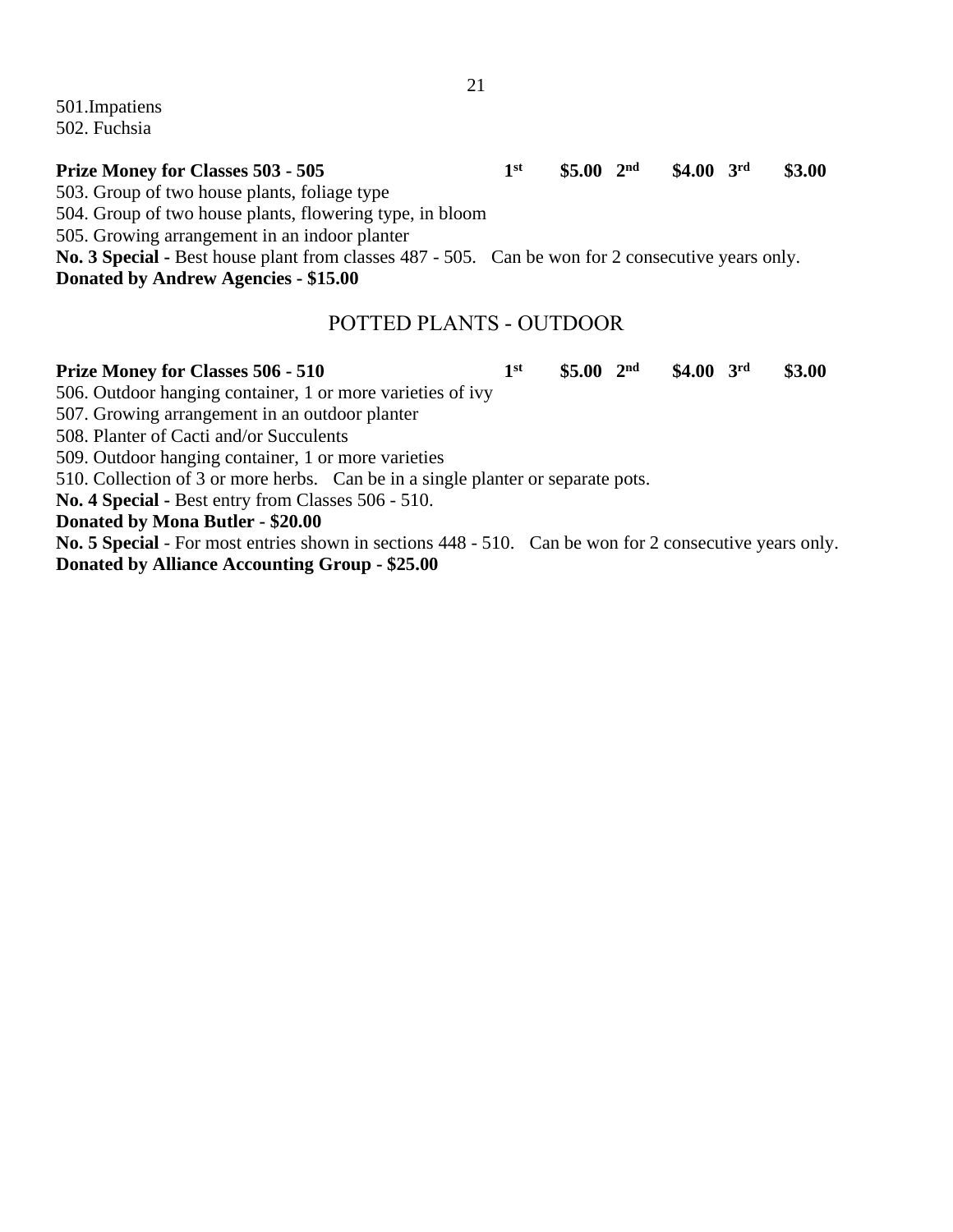# COOKING AND CANNING

Directors: Doreen Angus, Paula Lints, Maxine Montague, Erica Thomas, Junior Director Kayleigh Knight **Judging starts at 9:30 a.m.**

**NOTE:** Rolls exhibited individually. Cinnamon rolls exhibited in block. Cakes to be removed from pans. No muffin cups, no saran wrap. All exhibits to be in plastic bags with **ample** room. No commercial fillings, pastries or cake mixes to be used. Please be aware that entries may contain nuts.

Exhibitors - Please note - **Entry deadline will be 9:00 p.m. the night before the show. Any entries made after this time will be charged doubled membership**. Before being allowed to show, all memberships are to be paid when tickets are picked up. Exhibition Hall will close promptly at 9:00 a.m. **Late entries will not be accepted.** Fourth prize of \$1.50 will be given in classes with six or more entries.

**Prize Money Classes 515 - 530 1st \$5.00 2nd \$4.00 3rd \$3.00** 515. One loaf white bread (traditional oblong) 516. One loaf multigrain bread (traditional oblong) 517. One loaf raisin bread (traditional oblong) 518. Any other loaf of bread other than previous classes 519. Four individual buns 520. Banana loaf (half a loaf) 521. Carrot loaf with fruit (half a loaf) 522. Four bran muffins (plain) 523. Four muffins, any kind except bran 524. Four baking powder biscuits 525. Four oven baked scones (glazed) 526. Three oatmeal cookies (rolled) 527. Three fruit drop cookies 528. Three chocolate chip cookies 529. Dainties, 2 kinds, 3 of each (unbaked) 530. Candy, light fudge, 3 pieces **Prize Money Classes 531 - 534 1st \$5.00 2nd \$4.00 3rd \$3.00** 531. One raisin pie (2 crusts) 532. One apple pie (2 crusts) 533. One rhubarb pie (2 crusts) 534. Four homemade tarts, other than butter **Mid West Arts Council – Special Best of Show Classes 515 – 534 - \$15.00**

### 2022 Home Canning Awards

**NOTE: Have all jars marked as to the kind and when made.** No canning opened unless judges deem necessary. Metal rings on sealers must be loosened. For jams and jellies use only snap lids. No paraffin. **Prize Money Classes 546 - 562 1st \$4.00 2nd \$3.00 3 rd \$2.00** 546. Pears, 1 pint jar 547. Peaches, 1 pint jar 548. Apricots, 1 pint jar 549. Cherries, 1 pint jar 550. Plums (prune) 1 pint jar 551. Strawberries, 1 pint jar 552. Raspberries, 1 pint jar 553. Tomatoes, 1 pint jar 554. Any jelly, 1 jar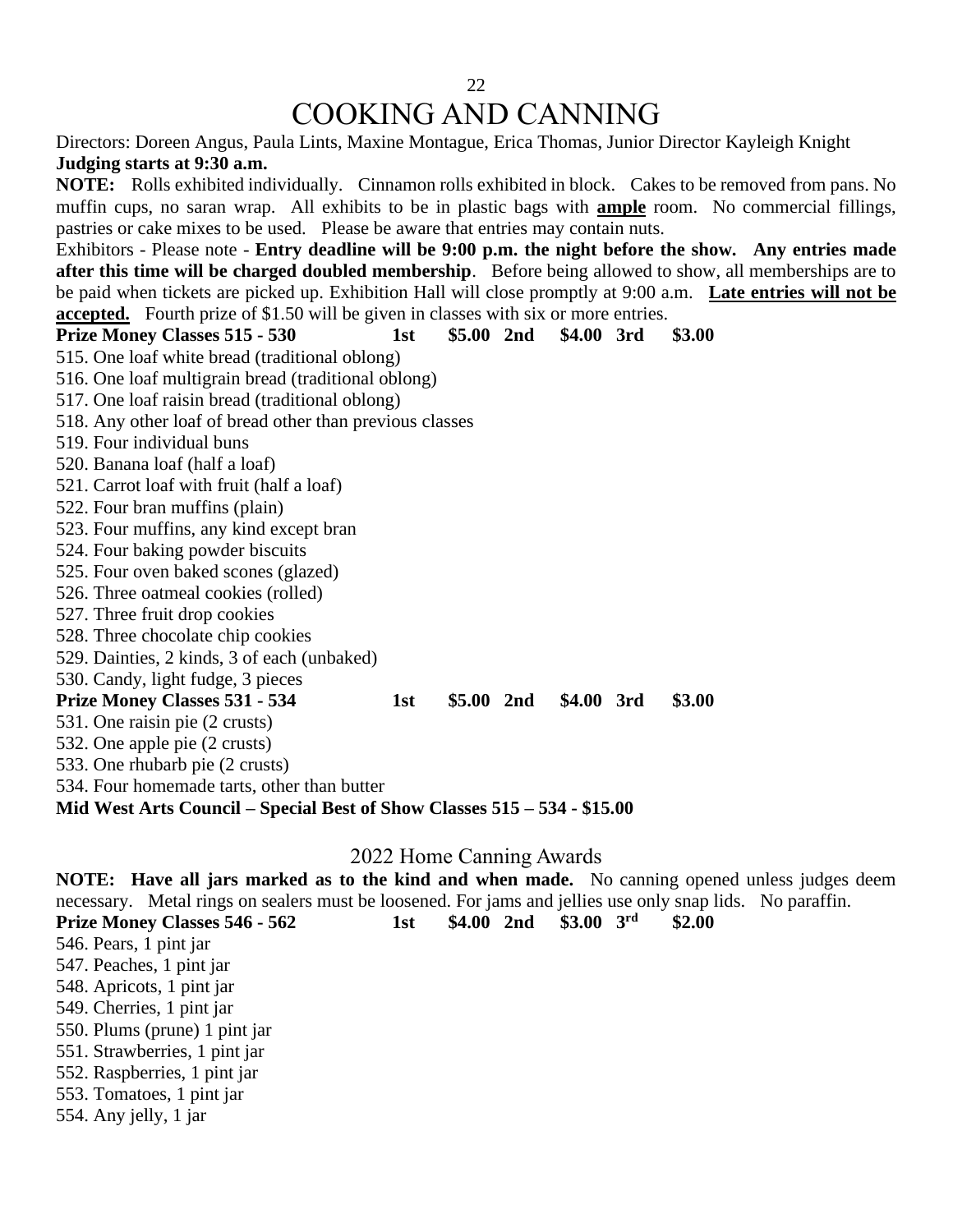| 555. Strawberry jam, 1 jar                                                                                      |                         |                          |                      |
|-----------------------------------------------------------------------------------------------------------------|-------------------------|--------------------------|----------------------|
| 556. Raspberry jam, 1 jar                                                                                       |                         |                          |                      |
| 557. Beet pickles, 1 pint jar                                                                                   |                         |                          |                      |
| 558. Sweet mixed pickles, 1 pint jar                                                                            |                         |                          |                      |
| 559. Dill pickles                                                                                               |                         |                          |                      |
| 560. Any kind of relish                                                                                         |                         |                          |                      |
| 561. Cooked tomato based salsa                                                                                  |                         |                          |                      |
| 562. Red pepper jelly                                                                                           |                         |                          |                      |
| Bernardin Contests - www.bernardin.ca                                                                           |                         |                          |                      |
| 563. Bernardin Best of Show Award. Best home canning entry chosen from classes 546 - 562. Must be               |                         |                          |                      |
| submitted in a Bernardin Mason Jar and Snap Lid.                                                                |                         | \$30.00 gift certificate |                      |
| 564. Bernardin Jam/Jelly Award. Best jam/jelly using Bernardin pectin as selected by the fair. Judging will     |                         |                          |                      |
| be based on appearance, taste, texture and recipe creativity.                                                   |                         | \$20.00 gift certificate |                      |
|                                                                                                                 |                         |                          |                      |
| 565. Bernardin Gift Pack Competition. Best gift pack submitted in Bernardin Mason Jar and Snap Lid as           |                         |                          |                      |
| selected by the fair. Need not be in baskets. Judges select winners based on creativity, quality of home canned |                         |                          |                      |
| product, perceived value and appropriateness of presentation.                                                   |                         | \$20.00 gift certificate |                      |
| Bernardin National Gift Pack Competition. Eligibility: First place winner of Bernardin gift pack                |                         |                          |                      |
| competition with submission of signed declaration form and photo by local fair convener                         |                         |                          |                      |
| \$200.00                                                                                                        |                         | \$50.00                  | \$50.00              |
| <b>Classes for New Exhibitors - Have not exhibited in Hamiota previously</b>                                    |                         |                          |                      |
| 566. Cereal cake, $3 - 2$ " squares                                                                             | 4                       | 3                        | 2.25                 |
| 567. Four carrot & pineapple muffins                                                                            | $\overline{\mathbf{4}}$ | $\mathbf{3}$             | 2.25                 |
| 568. Four oatmeal drop cookies                                                                                  | $\overline{\mathbf{4}}$ | $\overline{\mathbf{3}}$  | 2.25                 |
| <b>Andrew Agencies Financial Investment Service</b>                                                             |                         |                          |                      |
| Highest point total in cooking and canning                                                                      | 15                      |                          |                      |
| 569. Chocolate layer cake, iced (Cake to be judged. Please cover cake)                                          | 15                      | <b>10</b>                | 5                    |
| 570. One loaf 100% whole wheat bread (traditional oblong)                                                       | 15                      | <b>10</b>                | 5                    |
| Hamiota Co-op (1958) Ltd. Special                                                                               |                         |                          |                      |
| 578. Four cookies made with Co-op peanut butter 1st - 1 litre Co-op peanut butter                               |                         |                          | 2nd - 500 gram Co-op |
| peanut butter                                                                                                   |                         |                          |                      |
| Recipe and recent sales slip from any Co-op to accompany entry ticket to collect prize                          |                         |                          |                      |
| <b>Bake Shop Special</b>                                                                                        |                         |                          |                      |
| 579. Four whole wheat buns                                                                                      | 5                       | 3                        | $\overline{2}$       |
| <b>Directors Special</b>                                                                                        |                         |                          |                      |
| 580. Matrimonial cake, date filling (3 - 2" squares)                                                            | 5                       | 3                        | $\overline{2}$       |
| <b>Hamiota Tops Special</b>                                                                                     |                         |                          |                      |
| 581. Four Heart Smart muffins, include recipe                                                                   | 5                       | 3                        | 2                    |
| <b>Hamiota Ag Society Special</b>                                                                               |                         |                          |                      |
| 582. Shortbread, 6 pieces                                                                                       | 5                       | 3                        | $\overline{2}$       |
| <b>Doreen Angus Special</b>                                                                                     |                         |                          |                      |
| 583. Four butter tarts - made with syrup                                                                        | 5                       | 3                        | $\overline{c}$       |
| 584. Baked dainties (2 kinds, 3 of each)                                                                        |                         |                          |                      |
| 585. Six to eight cinnamon buns in a block                                                                      | 5                       | 3                        | 2                    |
| <b>Tea at the Bank Special</b>                                                                                  |                         |                          |                      |
| 586. Four Granola bars (recipe to accompany entry)                                                              | 5                       | $\mathfrak{Z}$           | $\mathfrak{2}$       |
|                                                                                                                 |                         |                          |                      |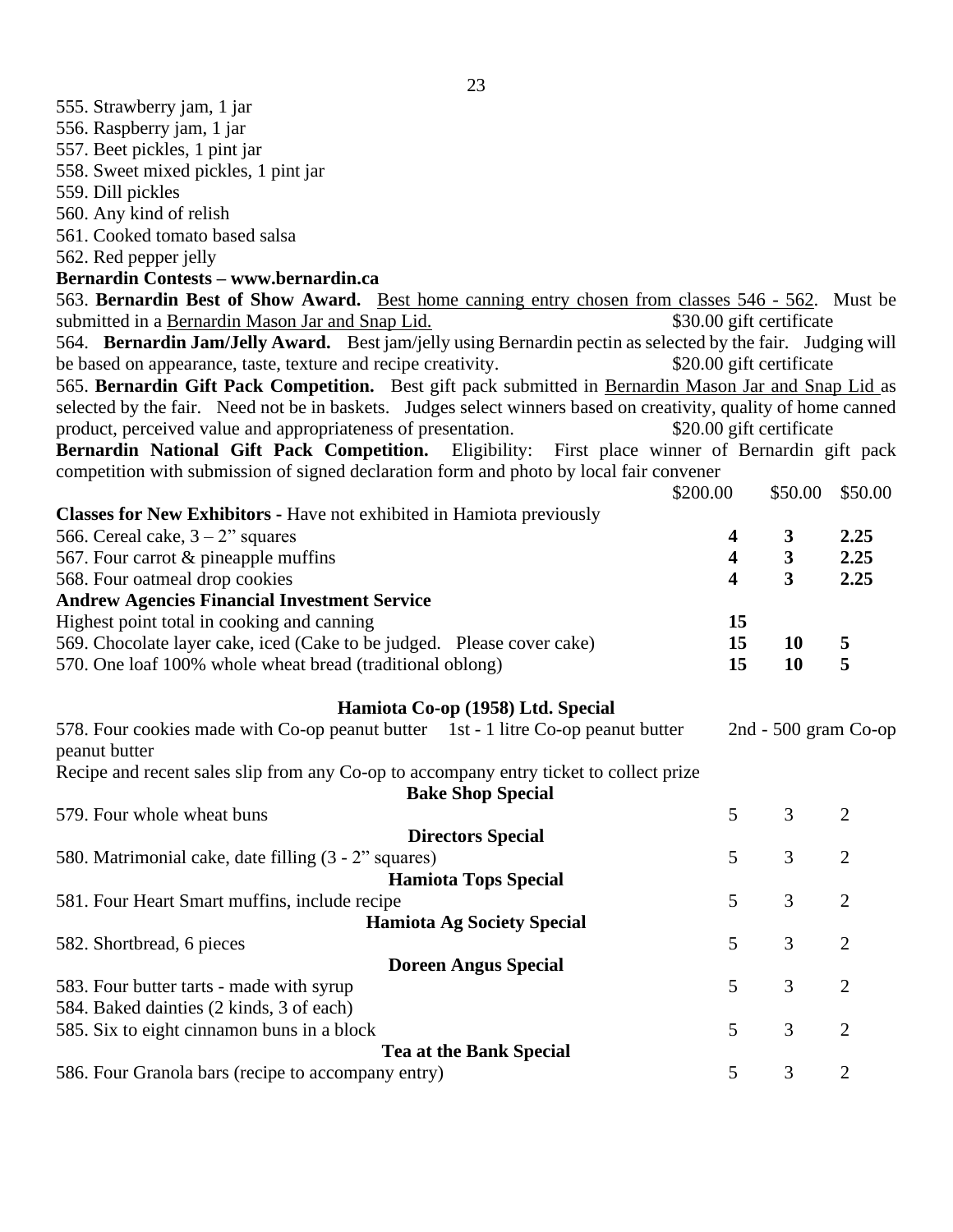|      | 587. Three cupcakes iced                                                                        | 5  | 3              | 2              |
|------|-------------------------------------------------------------------------------------------------|----|----------------|----------------|
|      | Lynn & Edith Caldwell Special                                                                   |    |                |                |
|      | 588. Four gingersnaps                                                                           | 5  | 3              | $\overline{2}$ |
|      | Larry & Judy Oakden Special                                                                     |    |                |                |
| 589. | Something other than a cake made with a cake mix, include recipe                                | 5  | 3              | $\overline{2}$ |
|      | Ken & Vicki Smith Specials                                                                      |    |                |                |
| 590. | Chocolate Brownies, iced four 2 inch squares                                                    | 5  | 3              | $\overline{2}$ |
| 591. | Rhubarb or Cherry Loaf                                                                          | 5  | $\overline{3}$ | $\frac{2}{2}$  |
| 592. | Single layer square iced cake                                                                   | 5  | $\mathfrak{Z}$ |                |
| 593. | Four best homemade tarts                                                                        | 5  | 3              | $\overline{2}$ |
|      | <b>Tammy Campbell Sunset Gourmet</b>                                                            |    |                |                |
| 596. | Four rhubarb muffins                                                                            |    |                |                |
|      | 5<br>3<br>$\overline{2}$                                                                        |    |                |                |
| 597. | <b>Four Monster Cookies</b>                                                                     | 5  | 3              | 2              |
|      | <b>Canadian Special</b>                                                                         |    |                |                |
| 598. | 3<br>5<br>2<br>Any item made with maple flavouring                                              |    |                |                |
|      | <b>Family Heirloom Special</b>                                                                  |    |                |                |
| 599. | Any item made from a "Family heirloom recipe". Include paragraph describing how this recipe was |    |                |                |
|      | passed down in your family.                                                                     | 13 | 10             |                |

**Hamiota Healing wHole Body Wellness Centre Best of Show Classes 566 – 599 15**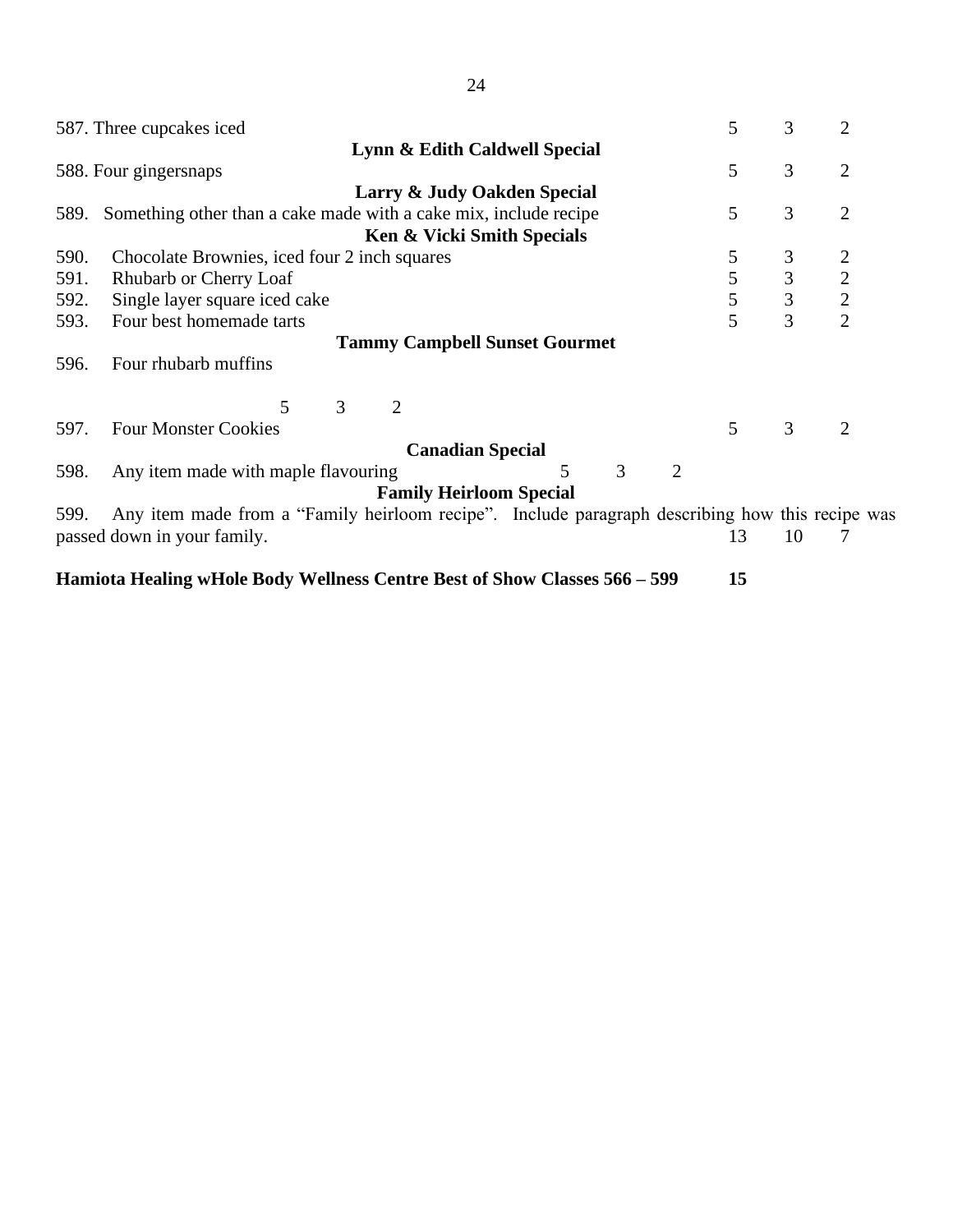### 25 **HOMECRAFTS**

Directors: Pat Beamish, Marlene Andrew, Gaye Sheardown

**Judging to start at 9:30 a.m.** A 4th prize of \$1.25 will be added if more than 6 entries per class.

Exhibitors - Please note: Entry deadline will be 9:00 p.m. the night before the show. All entries made after this time will be charged double membership. Before being allowed to show, all memberships are to be paid when tickets are picked up. Exhibition Hall will close promptly at 9:00 a.m. and no late entries will be accepted. Articles will not be accepted by mail. Articles must be machine made.

|                                                                 |                 | <b>SEWING</b>             |                 |        |                 |        |
|-----------------------------------------------------------------|-----------------|---------------------------|-----------------|--------|-----------------|--------|
| <b>Prizes</b>                                                   | 1 <sup>st</sup> | \$5.00                    | 2 <sup>nd</sup> | \$4.00 | 3 <sup>rd</sup> | \$3.00 |
| 600. Ladies or teens blouse                                     |                 |                           |                 |        |                 |        |
| 601. Kitchen apron - practical                                  |                 |                           |                 |        |                 |        |
| 602. Apron, any style                                           |                 |                           |                 |        |                 |        |
| 603. Polar fleece jacket                                        |                 |                           |                 |        |                 |        |
| 604. Polar fleece mitts or headgear                             |                 |                           |                 |        |                 |        |
| 605. Girl's dress, 10 years & under                             |                 |                           |                 |        |                 |        |
| 606. Child's outfit                                             |                 |                           |                 |        |                 |        |
| 607. Made over garment, state source of material                |                 |                           |                 |        |                 |        |
| 608. Child's sleepwear, 2 - 12 years                            |                 |                           |                 |        |                 |        |
| 609. T-shirt, knit fabric                                       |                 |                           |                 |        |                 |        |
| 610. Jacket, outerwear, full front opening                      |                 |                           |                 |        |                 |        |
|                                                                 |                 | <b>CROCHETED ARTICLES</b> |                 |        |                 |        |
| <b>Prizes</b>                                                   | 1 <sup>st</sup> | <b>\$6.00</b>             | 2 <sup>nd</sup> | \$4.00 | 3rd             | \$3.00 |
| 611. Crocheted tablecloth, over 48"                             |                 |                           |                 |        |                 |        |
| 612. Crocheted doily, 12" & under                               |                 |                           |                 |        |                 |        |
| 613. Crocheted tea cloth, $36" - 40"$                           |                 |                           |                 |        |                 |        |
| 614. Crocheted centrepiece over 12"                             |                 |                           |                 |        |                 |        |
| 615. Article in crochet, filet                                  |                 |                           |                 |        |                 |        |
| 616. Crocheted poncho, shell or vest                            |                 |                           |                 |        |                 |        |
| 617. Afghan, crocheted                                          |                 |                           |                 |        |                 |        |
| 618. Any article in crochet, not listed in this section         |                 |                           |                 |        |                 |        |
|                                                                 |                 | <b>KNITTED WEAR</b>       |                 |        |                 |        |
| <b>Prizes</b>                                                   | 1 <sup>st</sup> | \$5.00                    | 2 <sub>nd</sub> | \$4.00 | 3 <sup>rd</sup> | \$3.00 |
| 619. Poncho, shell or vest                                      |                 |                           |                 |        |                 |        |
| 620. Man's plain mitts                                          |                 |                           |                 |        |                 |        |
| 621. Ladies mitts                                               |                 |                           |                 |        |                 |        |
| 622. Child's sweater, 12 years & under                          |                 |                           |                 |        |                 |        |
| 623. Infant's knitted outfit, jacket & bonnet or hooded sweater |                 |                           |                 |        |                 |        |
| 624. Afghan, knitted                                            |                 |                           |                 |        |                 |        |
| 625. Any knitted article, not listed above                      |                 |                           |                 |        |                 |        |
| 626. Knitted slippers                                           |                 |                           |                 |        |                 |        |
|                                                                 |                 | <b>QUILTS</b>             |                 |        |                 |        |
| <b>Prizes</b>                                                   | 1 <sup>st</sup> | \$6.00                    | 2 <sub>nd</sub> | \$5.00 | 3rd             | \$4.00 |
| 627. Patchwork quilt, new work, commercial                      |                 |                           |                 |        |                 |        |
| 628. Quilt, machine sewn, not commercial                        |                 |                           |                 |        |                 |        |

629. Quilted table runner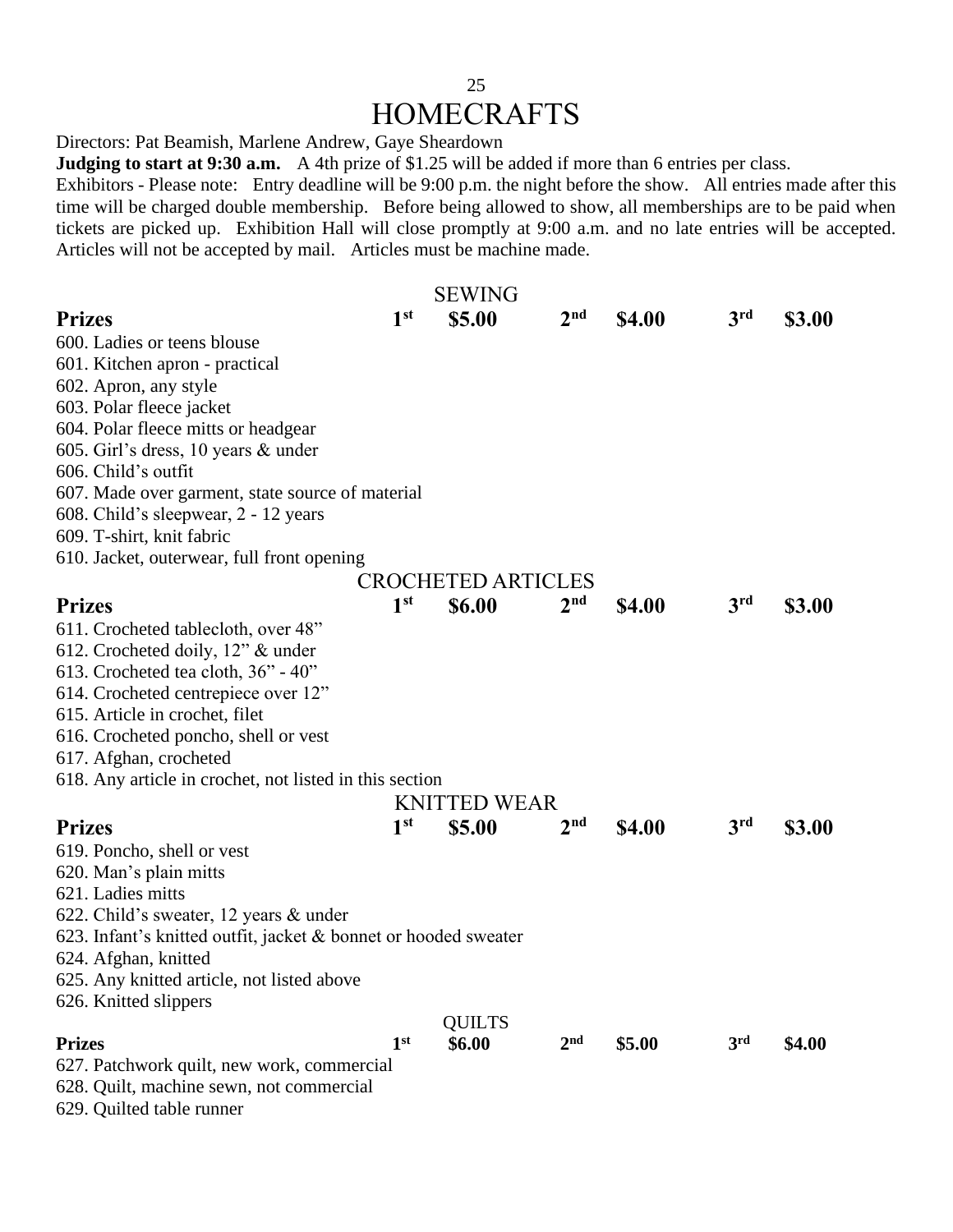| 630. Tied quilt                                                 |                 |                                             |                 |        |                 |                |   |
|-----------------------------------------------------------------|-----------------|---------------------------------------------|-----------------|--------|-----------------|----------------|---|
| 631. Crib or youth quilt, hand quilted                          |                 |                                             |                 |        |                 |                |   |
| 632. Hand quilted article, other than a quilt                   |                 |                                             |                 |        |                 |                |   |
| 633. Quilt, hand quilted                                        |                 |                                             |                 |        |                 |                |   |
|                                                                 |                 | <b>HOUSEHOLD ARTICLES</b>                   |                 |        |                 |                |   |
| <b>Prizes</b>                                                   | 1 <sup>st</sup> | \$5.00                                      | 2 <sup>nd</sup> | \$4.00 | 3 <sup>rd</sup> | \$3.00         |   |
| 634. Set of two placemats, any variety                          |                 |                                             |                 |        |                 |                |   |
| 635. Oven mitts                                                 |                 |                                             |                 |        |                 |                |   |
| 636. Practical pot holders                                      |                 |                                             |                 |        |                 |                |   |
| 637. Wall hanging                                               |                 |                                             |                 |        |                 |                |   |
| 638. Wall hanging, seasonal                                     |                 |                                             |                 |        |                 |                |   |
| 639. Practical and useful filled cushion                        |                 |                                             |                 |        |                 |                |   |
| 640. Fancy cushion                                              |                 |                                             |                 |        |                 |                |   |
|                                                                 |                 | <b>HANDICRAFTS</b>                          |                 |        |                 |                |   |
| <b>Prizes</b>                                                   | 1 <sup>st</sup> | \$5.00                                      | 2 <sup>nd</sup> | \$4.00 | 3 <sup>rd</sup> | \$3.00         |   |
| 641. Tote bag                                                   |                 |                                             |                 |        |                 |                |   |
| 642. Floral wall hanging or wreath                              |                 |                                             |                 |        |                 |                |   |
| 643. Two handmade greeting cards, any occasion                  |                 |                                             |                 |        |                 |                |   |
| 644. Novelty hobby                                              |                 |                                             |                 |        |                 |                |   |
| 645. Plastic canvas craft                                       |                 |                                             |                 |        |                 |                |   |
| 646. Something useful from something useless (not new material) |                 |                                             |                 |        |                 |                |   |
| 647. Stuffed toy (safe for child)                               |                 |                                             |                 |        |                 |                |   |
| 648. Any craft, such as carving, clay or macrame                |                 |                                             |                 |        |                 |                |   |
| 649. Needlepoint picture, framed                                |                 |                                             |                 |        |                 |                |   |
| 650. Cross stitch picture, framed                               |                 |                                             |                 |        |                 |                |   |
|                                                                 |                 | <b>SENIOR CITIZENS - 65 YEARS AND OLDER</b> |                 |        |                 |                |   |
| <b>Prizes</b>                                                   | 1 <sup>st</sup> | <b>\$6.00</b>                               | 2 <sup>nd</sup> | \$4.00 | 3 <sup>rd</sup> | \$3.00         |   |
| 651. Crochet, any article                                       |                 |                                             |                 |        |                 |                |   |
| 652. Crochet afghan                                             |                 |                                             |                 |        |                 |                |   |
| 653. Knitting, any article                                      |                 |                                             |                 |        |                 |                |   |
| 654. Knitted afghan                                             |                 |                                             |                 |        |                 |                |   |
| 655. Embroidered article, including crewel embroidery           |                 |                                             |                 |        |                 |                |   |
| 656. Any article in handicraft                                  |                 |                                             |                 |        |                 |                |   |
| 657. Sewing, any article                                        |                 |                                             |                 |        |                 |                |   |
|                                                                 |                 |                                             |                 |        |                 |                |   |
|                                                                 |                 | Fiona Hunkin Special                        |                 |        |                 |                |   |
| 658. Art – any medium – 70 years and older                      |                 |                                             |                 |        | 5               | $\overline{4}$ | 3 |
|                                                                 |                 |                                             |                 |        |                 |                |   |
| 659. Crib or youth quilt, must be machine quilted               |                 |                                             |                 |        | 5               | $\overline{4}$ | 3 |
|                                                                 |                 | Hamiota Ag Society Special                  |                 |        |                 |                |   |
| 660. Dressed doll, no more than 5 articles                      |                 |                                             |                 |        | 5               | 4              | 3 |
| 661. Handmade jewelry                                           |                 |                                             |                 |        | 5               | $\overline{4}$ | 3 |
|                                                                 |                 | Rawlings Home Hardware Special              |                 |        |                 |                |   |
| 662. A useful hobby                                             |                 |                                             |                 |        | 5               | $\overline{4}$ | 3 |
| 663. Christmas novelty decoration, any media                    |                 |                                             |                 |        | 5               | $\overline{4}$ | 3 |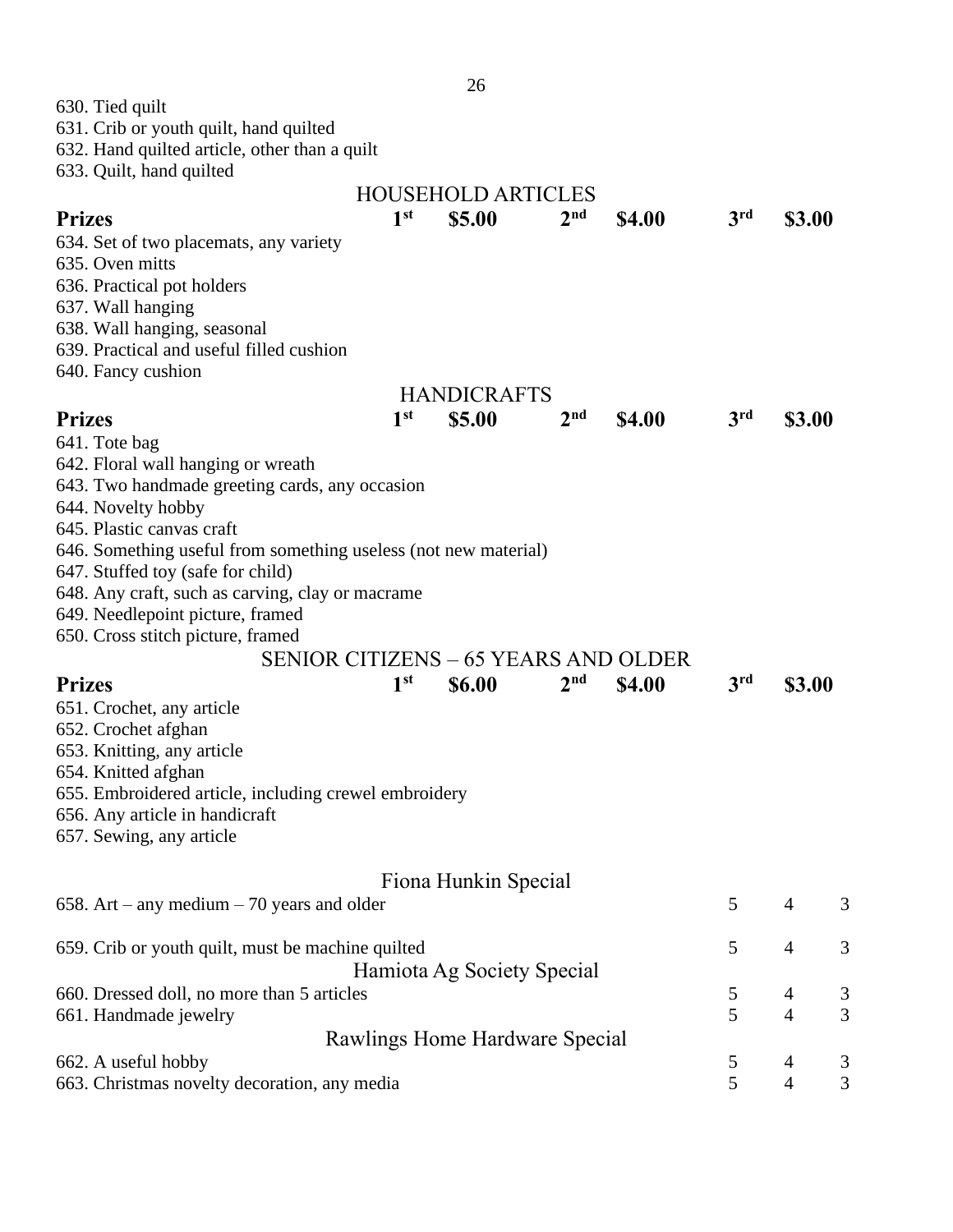# Bernardin Snap Lid/Mason Jar Creative Craft Special

| 664. Best decorative or functional homemade craft made using a Bernardin mason jar(s) and/or 2 piece Snap Lid |                 |                    |                 |        |                          |        |                 |
|---------------------------------------------------------------------------------------------------------------|-----------------|--------------------|-----------------|--------|--------------------------|--------|-----------------|
| as selected by the fair                                                                                       |                 |                    |                 |        | \$20.00 gift certificate |        |                 |
| Bernardin National Creative Craft Competition: Eligibility: First place winner of Bernardin Creative Craft    |                 |                    |                 |        |                          |        |                 |
| with submission of signed declaration form and photo by local fair convener                                   |                 |                    |                 |        | \$200.00                 |        | \$50.00 \$50.00 |
|                                                                                                               |                 | <b>PHOTOGRAPHY</b> |                 |        |                          |        |                 |
| <b>Prizes</b>                                                                                                 | 1 <sup>st</sup> | \$5.00             | 2 <sub>nd</sub> | \$4.00 | 3rd                      | \$3.00 |                 |
| All photos to be mounted on a firm surface.                                                                   |                 |                    |                 |        |                          |        |                 |
| 665. Scrapbooking $-1$ page                                                                                   |                 |                    |                 |        |                          |        |                 |
| 666. Fabric art hanging                                                                                       |                 |                    |                 |        |                          |        |                 |
| 667. Collection of 3 pictures of people $-$ any size                                                          |                 |                    |                 |        |                          |        |                 |
| 668. Collection of 3 pictures of animals or birds $-$ any size                                                |                 |                    |                 |        |                          |        |                 |
| 669. Collection of 3 action pictures - any size                                                               |                 |                    |                 |        |                          |        |                 |
| 670. 1 wildlife picture - any size                                                                            |                 |                    |                 |        |                          |        |                 |
| 671. Manitoba Landscape picture 5" x 7" or larger                                                             |                 |                    |                 |        | 8                        |        | 5               |
| <b>Prizes</b>                                                                                                 | 1 <sup>st</sup> | \$5.00             | 2 <sub>nd</sub> | \$4.00 | 3rd                      | \$3.00 |                 |
| 672. Oil/acrylic painting, freehand, landscape or seascape                                                    |                 |                    |                 |        |                          |        |                 |
| 673. Water colour, painting                                                                                   |                 |                    |                 |        |                          |        |                 |
| 674. Multi medium art, any subject, such as dirty pour, alcohol inks, brush art or mosaic.                    |                 |                    |                 |        |                          |        |                 |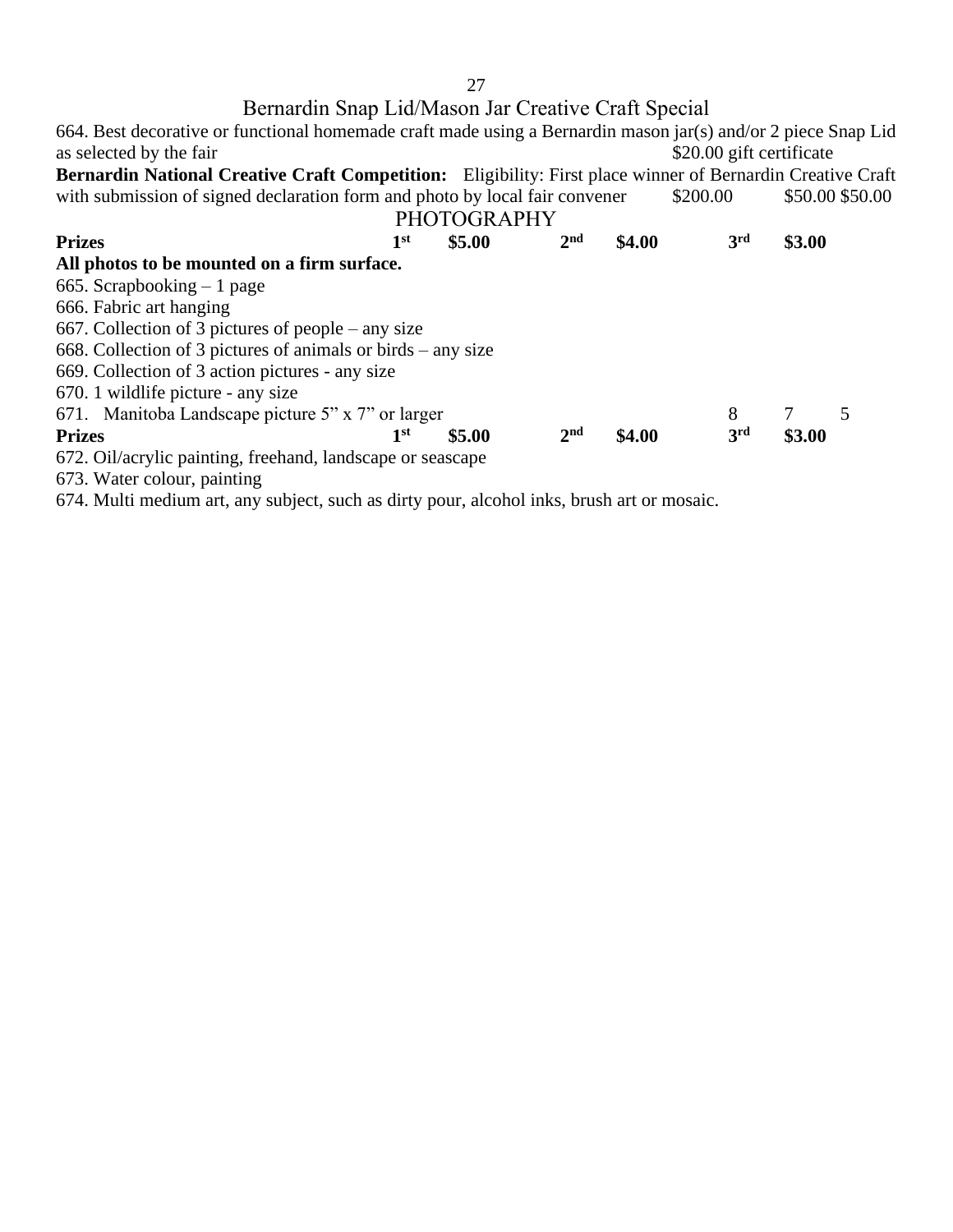# SCHOOL CHILDREN'S WORK

Directors: Jillian Madsen, Jacquelyn Hawkins

A 4th prize of \$1.00 will be added if more than 6 entries. All penmanship must be on white lined paper. One entry per person in each section. School entries must have full name and grade on back of entry.

### **Please note that Knight Seeds has made a donation to the School Children's Work Section which will allow for every child who has completed art work for the fair to have at least one piece of their creations to be displayed at Hamiota Fair. Each participant will receive \$1.00.**

Villages United Special

751. Preschool art of any medium, not judged, a prize for every entry. Please drop entries off at Villages United prior to fair day.

|                                                                                        |     |  | Kindergarten          |        |
|----------------------------------------------------------------------------------------|-----|--|-----------------------|--------|
| <b>Prize Money</b>                                                                     | 1st |  | \$2.00 2nd \$1.50 3rd | \$1.00 |
| 752. Wax crayon drawing                                                                |     |  |                       |        |
| 753. Painted picture                                                                   |     |  |                       |        |
| 754. Any art craft                                                                     |     |  |                       |        |
| 755. Paper cutting                                                                     |     |  |                       |        |
| 756. Paper plate craft                                                                 |     |  |                       |        |
| 757. Recyclable craft                                                                  |     |  |                       |        |
| 758. Non-competitive picture, any medium. Limit one entry per student to be displayed. |     |  |                       |        |
| 759. Miscellaneous class not listed above                                              |     |  |                       |        |
|                                                                                        |     |  |                       |        |

- 760. Creative art mixed media
- 761. Show your Canadian pride, any medium, non-competitive
- 762. Seasonal/Holiday art

### Grade I

- 763. Printing, alphabet, capital and lower case
- 764. Pencil drawing
- 765. Creative art, wax crayon
- 766. Safety poster

 $752.$  $753.$ 754.  $755.$  $756.$ 757. Recyclable craft

- 767. Any art craft
- 768. Writing project, fiction or non-fiction
- 769. Non-competitive picture, any medium. Limit one entry per student to be displayed.
- 770. Miscellaneous class not listed above
- 771. Creative art mixed media
- 772. Show your Canadian pride, any medium, non-competitive
- 773. Seasonal/Holiday art

### Grade II

774. Penmanship, minimum 8 lines of poetry (creative also accepted)

- 775. Exercise book
- 776. Poster
- 777. Seasonal/Holiday art
- 778. Any art craft
- 779. Recyclable craft
- 780. Pencil drawing
- 781. Non-competitive picture, any medium. Limit one entry per student to be displayed.
- 782. Miscellaneous class not listed above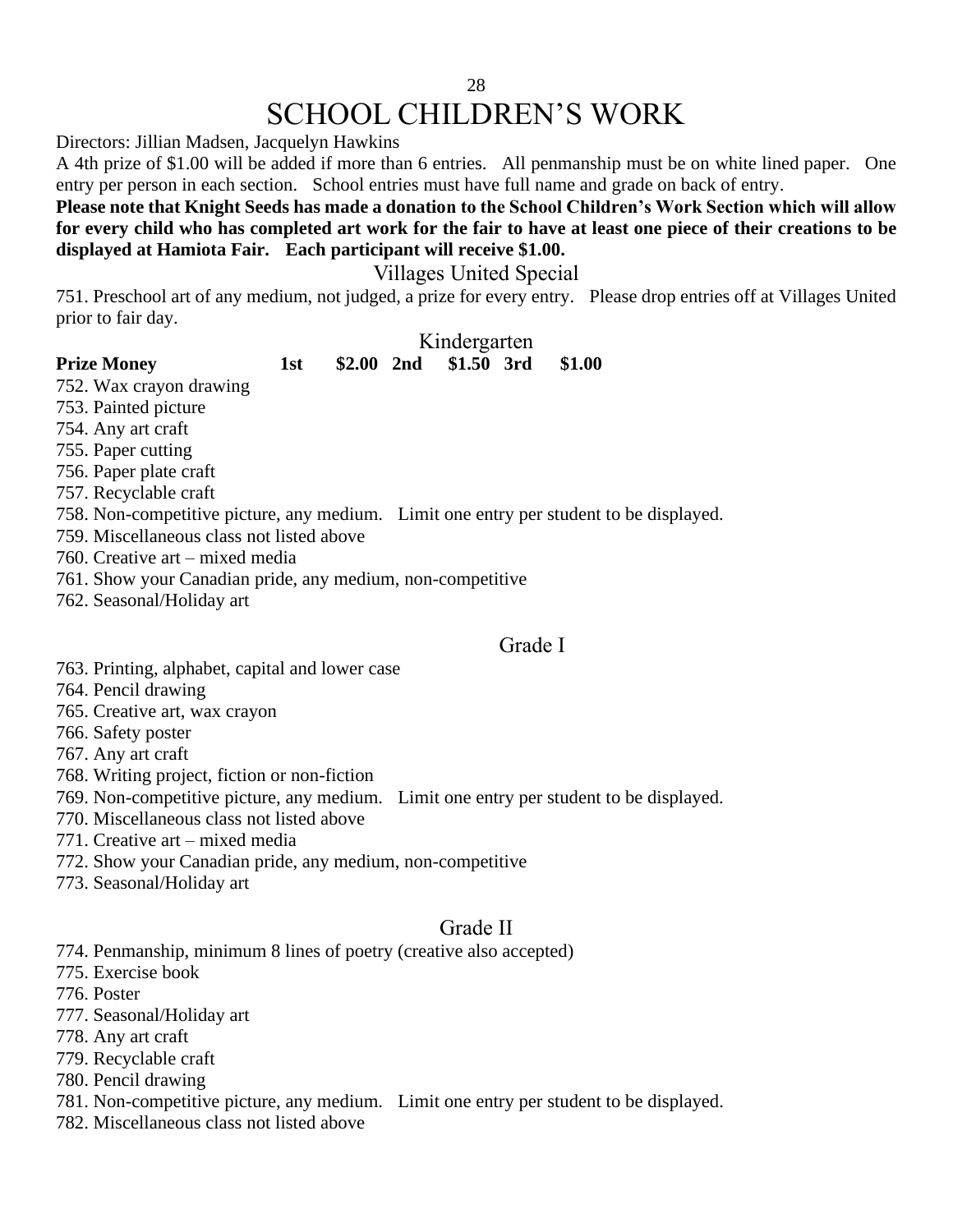783. Creative art – mixed media

784. Show your Canadian pride, any medium, non-competitive

### Grade III

- 785. Penmanship, minimum 8 lines of poetry (creative also accepted)
- 786. Creative art, wax or pencil crayon
- 787. Notebook or binder, any subject
- 788. Any art craft
- 789. Social Studies or Science project
- 790. Recyclable art craft
- 791. Writing project, fiction or non-fiction
- 792. Non-competitive picture, any medium. Limit one entry per student to be displayed.
- 793. Self-portrait, pencil sketch including title page
- 794. Miscellaneous class not listed above
- 795. Creative art mixed media
- 796. Show your Canadian pride, any medium, non-competitive
- 797. Seasonal/Holiday art

### Grade IV

- 798. Penmanship, minimum 10 lines of poetry, pen only, written work only
- 799. Creative art, pencil crayons including title page
- 800. Social Studies project
- 801. Any art craft
- 802. Creative art, mixed media (wax, pencil, paints)
- 803. Any art craft involving structure or sculpture using paper and other materials
- 804. Science project
- 805. Notebook or binder, any subject
- 806. Recyclable craft any art project using recyclable material
- 807. Writing project, fiction or non-fiction
- 808. Non-competitive picture, any medium. Limit one entry per student to be displayed.
- 809. Watercolour
- 810. ELA project
- 811. Miscellaneous class not listed above
- 812. Creative art mixed media
- 813. Show your Canadian pride, any medium, non-competitive
- 814. Seasonal/Holiday art

### Grade V

- 815. Penmanship, minimum of 10 lines of poetry, pen only, written work only
- 816. Creative art, pencil
- 817. Creative art, pencil crayons including title page
- 818. Any art craft
- 819. Science project
- 820. Social Studies project
- 821. Notebook or binder, any subject
- 822. Recyclable craft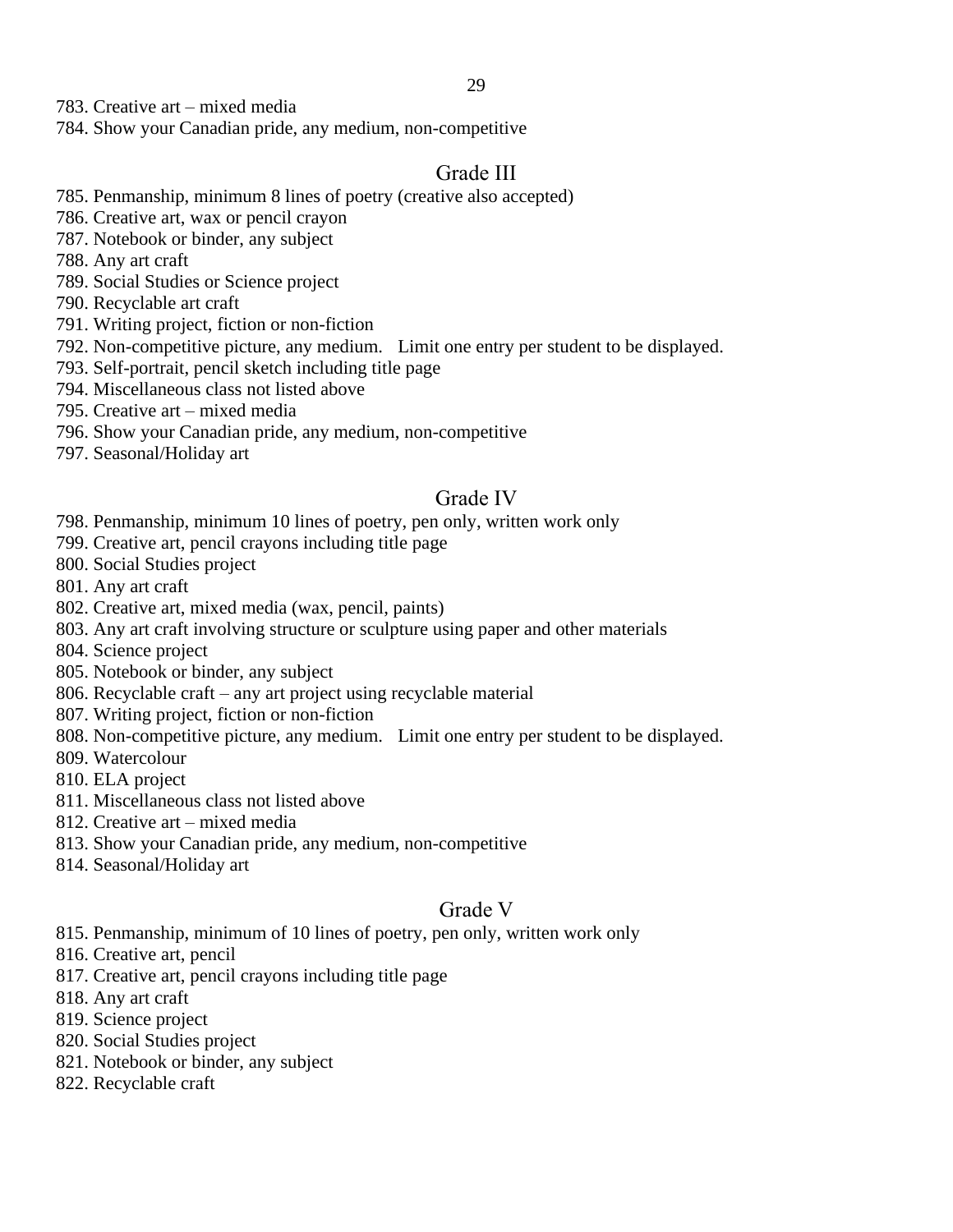- 823. Creative art, wax crayon
- 824. Creative story, maximum 1 page typewritten
- 825. Creative art, water colour painting
- 826. Paper collage
- 827. Seasonal/holiday art
- 828. Microsoft publisher project
- 829. Non-competitive picture, any medium. Limit one entry per student to be displayed.
- 830. Creative poem
- 831. Miscellaneous class not listed above
- 832. Creative art mixed media
- 833. Show your Canadian pride, any medium, non-competitive

### Grade VI

834. Penmanship, minimum of 12 lines of poetry, pen only, written work only

- 835. Creative art, markers
- 836. Creative art, pencils
- 837. Creative art, pencil crayons including title page
- 838. Modern design abstract, any media
- 839. Creative art, watercolour painting
- 840. Any art craft
- 841. Non-competitive picture, any medium. Limit one entry per student to be displayed
- 842. Miscellaneous class not listed above
- 843. Creative art mixed media
- 844. Show your Canadian pride, any medium, non-competitive
- 845. Seasonal/Holiday art

### Grade VII

- 846. Penmanship, minimum 20 lines of poetry, pen only, written work only
- 847. Creative art pen, pencil or charcoal
- 848. Modern art or abstract, any media
- 849. Creative art, watercolour painting
- 850. Creative art, pencil crayons including title page
- 851. Any art craft
- 852. Creative art mixed media
- 853. Show your Canadian pride, any medium, non-competitive
- 854. Seasonal/Holiday art

### Grade VIII

855. Penmanship, minimum of 20 lines of poetry (creative also accepted - written work only)

- 856. Creative art pen or pencil
- 857. Creative poetry
- 858. Modern art or abstract, any media
- 859. Creative art, any medium
- 860. Creative art, watercolour painting
- 861. Any art craft
- 862. Creative art mixed media
- 863. Show your Canadian pride, any medium, non-competitive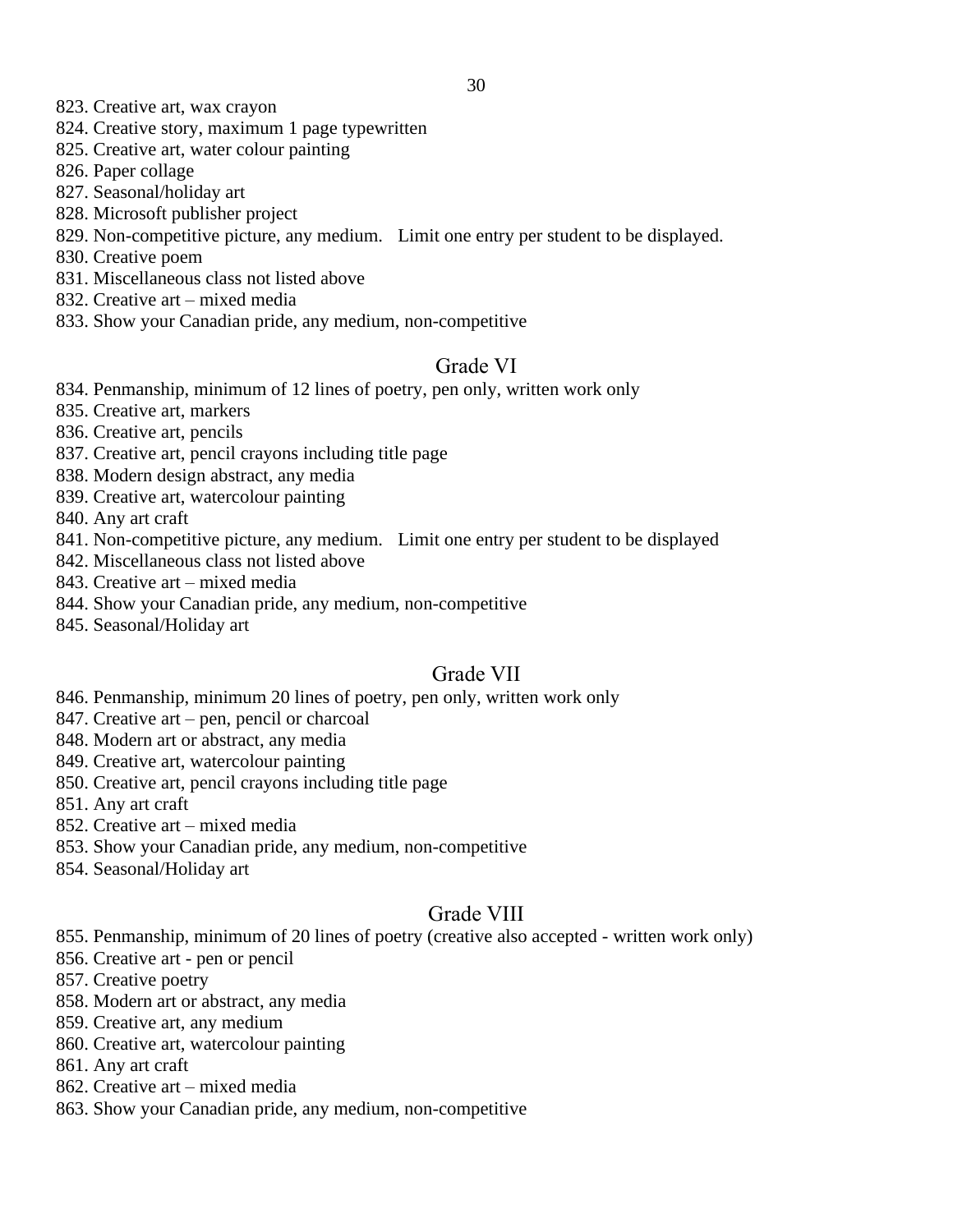| 31                                                                                          |                |                                  |                |  |
|---------------------------------------------------------------------------------------------|----------------|----------------------------------|----------------|--|
| Senior 1, 2, 3 and 4                                                                        |                |                                  |                |  |
| 864. Photography, collection of 4 pictures mounted on bristol board                         | 2.50           | $\overline{2}$                   | 1.50           |  |
| 865. Creative art, any media                                                                | 2.50           | $\overline{2}$                   | 1.50           |  |
| 866. Modern art or abstract, any media (e.g. 2D or 3D)                                      | 2.50           | $\overline{2}$                   | 1.50           |  |
| 867. Research Topic - essay form, typed, double-spaced, font size 12,                       |                |                                  |                |  |
| maximum 6 pages in length                                                                   | 2.50           | $\overline{2}$                   | 1.50           |  |
| 868. Drawing (line drawing, charcoal, pen and ink)                                          | 2.50           | 2                                | 1.50           |  |
| 869. Any art craft                                                                          | 2.50           | $\overline{2}$                   | 1.50           |  |
| 870. Creative art – mixed media                                                             |                |                                  |                |  |
| 871. Show your Canadian pride, any medium, non-competitive                                  |                |                                  |                |  |
| 872. Seasonal/Holiday art                                                                   |                |                                  |                |  |
| Royal Bank Special Senior 1 - 4                                                             |                |                                  |                |  |
| 873. Painting - water colour or oil                                                         | $\overline{4}$ | 3                                | $\overline{2}$ |  |
| Crossroads This Week Special (open to all students)                                         |                |                                  |                |  |
| 874. Grade V and VI, 2 drawings, mounted together                                           | 4              | 3                                | $\overline{2}$ |  |
| 875. Grade VII to IX, collection of 4 drawings, mounted together using a variety of media 4 |                | $\overline{3}$                   | $\overline{2}$ |  |
| 876. Grade X to XII, collection of 4 drawings, mounted together using a variety of media 4  |                | $\overline{3}$                   | $\overline{2}$ |  |
| Knight Seeds Special                                                                        |                |                                  |                |  |
| 877. Senior 1, 2, 3 and 4 - 20 lines of poetry, must be original                            | $\overline{4}$ | 3                                | $\overline{2}$ |  |
|                                                                                             |                |                                  |                |  |
| Heise Special                                                                               |                |                                  |                |  |
| 878. Senior 1, 2, 3 and 4 - short story, 1 page typed                                       | $\overline{4}$ | 3                                | $\overline{c}$ |  |
| 879. Grades I and II Christmas ornament, any media                                          | 3              | $\overline{2}$<br>$\overline{2}$ | $\,1\,$        |  |
| 3<br>880. Grades III and IV Christmas ornament, any media<br>$\overline{2}$                 |                |                                  |                |  |
| $\overline{3}$<br>881. Grades V and VI Christmas ornament, any media                        |                |                                  |                |  |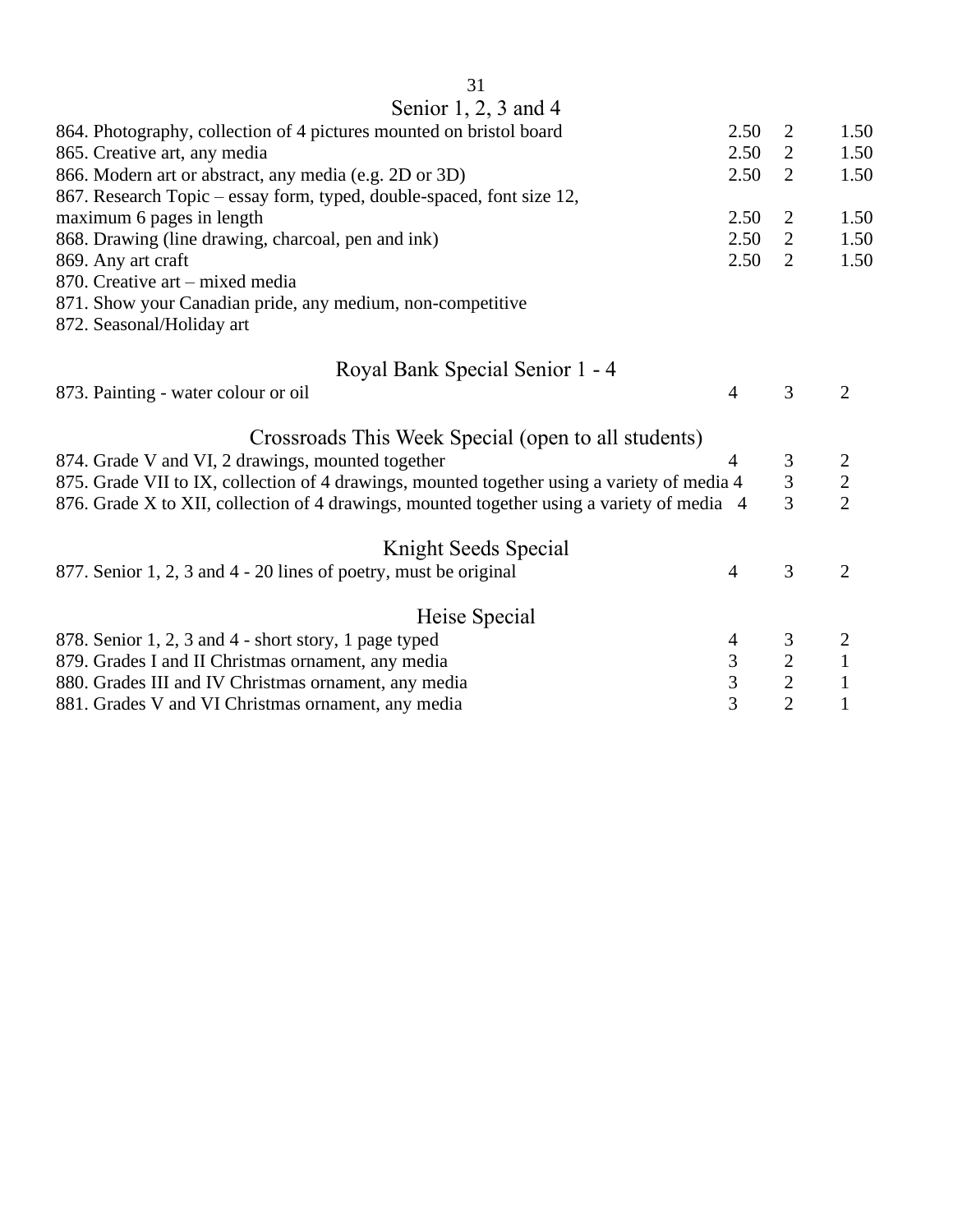### 32 JUNIOR SECTION

Directors: Jana Tannas, Lindsay Currah. Junior Director: Machaela Tannas A 4th prize will be added if more than 6 entries per class. Please put baking in clear plastic bags. Please make sure food items do not need to be refrigerated.

# Boys and Girls - 6 years and under

Sponsored by T.J. Convenience

### **Prize Money 1st \$2.00 2nd \$1.50 3rd \$1.00**

900. Item constructed with Lego, display in box, not to exceed 20"

901. Christmas in July, any Christmas craft

902. Popsicle stick craft

903. Paint a stone into an animal, person or thing

### **Prize Money 1st \$2.00 2nd \$1.50 3rd \$1.00**

905. Six bran muffins

906. Candy, two varieties, 3 pieces of each

907. Nutritious snack food, with recipe

908. Packed school lunch, list contents, ice packed

909. Four cupcakes, any kind, iced and decorated, judged for decoration only

910. Four drop cookies any kind

911. Four cookies, any variety

912. Article of sewing

913. Handicraft, novelty, ornamental

914. Handicraft, practical, every day use

915. Popsicle stick craft

916. Paint a stone into an animal, person or thing

917. Any other craft not listed elsewhere

918. Christmas in July, any Christmas craft

919. Item constructed with Lego, display in box, not to exceed 20"

920. Item constructed with Kinex, display in box

921. Craft using seeds, nuts, bark, shells and/or pine cones

Boys and Girls up to 18 years

922. Any variety of six muffins

923. Six drop cookies, any kind

924. Nutritious snack food, with recipe

925. Packed school lunch, contents listed, ice pack please

926. Four cupcakes, any kind, iced and decorated, judged for decoration only.

927. Candy, two varieties, 3 pieces of each

928. Birthday cake, iced and decorated, judged for decoration only

929. Dainties, three varieties, 2 pieces of each

930. Latch hook, any article

931. Any article of sewing

932. Handicraft, novelty, ornamental

933. Handicraft, practical, everyday use

934. Tie dyed article

935. Fabric painting on an article of clothing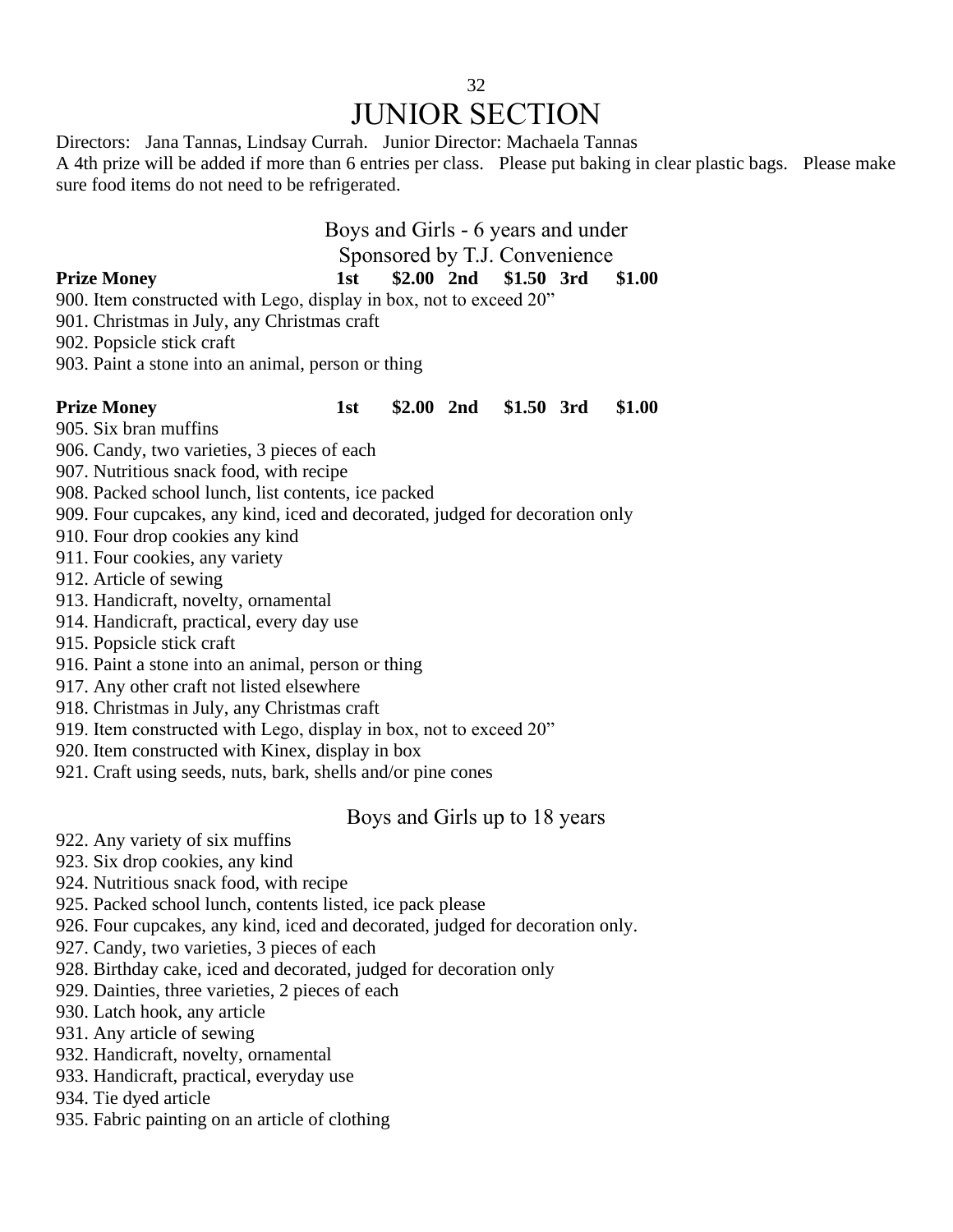| 936. Paint a stone into an animal, person or thing                                                                     |                         |                  |                  |
|------------------------------------------------------------------------------------------------------------------------|-------------------------|------------------|------------------|
| 937. Any unusual hobby                                                                                                 |                         |                  |                  |
| 938. Item constructed with Lego, display in box, not to exceed 20"<br>939. Item constructed with Kinex, display in box |                         |                  |                  |
| 940. Any other craft not listed elsewhere                                                                              |                         |                  |                  |
| 941. Pencil sketch art - 12 years & under                                                                              | 3                       | 2.75             | 1.50             |
| Andrew Agencies Financial Investment Services Special                                                                  |                         |                  |                  |
| 942. Gift wrapped parcel, box, bag or basket - girls and boys up to 18 years                                           | 5                       | 3                | $\boldsymbol{2}$ |
| Angie and Kendal Heise Special                                                                                         |                         |                  |                  |
| 943. Four photographs, 4 x 6, 2 showing wildlife, 2 showing scenery, mounted on a firm surface 15" x 18"               |                         |                  |                  |
|                                                                                                                        | 3                       | 2.75             | 1.50             |
| Cloud Nine Photography Special - Sally Dale                                                                            |                         |                  |                  |
| 944. Four photographs, 4 x 6 minimum, showing pets, mounted on a firm surface 15" x 18"                                |                         |                  |                  |
|                                                                                                                        | 3                       | 2.75             | 1.50             |
| Henderson Plumbing & Heating Special                                                                                   |                         |                  |                  |
| 945. Rice Krispie cake creation - 8 years and under                                                                    | 3                       | 2.75             | 1.50             |
| Andrew Agencies Financial Investment Service Special                                                                   |                         |                  |                  |
| 946. Rice Krispie cake creation - up to 18 years                                                                       | 3                       | 2.75             | 1.50             |
| 947. Girls 15 & under hobby craft of their choice                                                                      | 5                       | $\boldsymbol{3}$ |                  |
| 948. Boys 15 & under hobby craft of their choice                                                                       | 5                       | $\overline{3}$   | $\frac{2}{2}$    |
| Weed Control District Special                                                                                          |                         |                  |                  |
| 949. Best collection of pressed flowers or vegetable characters by a boy or girl 16 years & under                      |                         |                  |                  |
|                                                                                                                        | 5                       | 3                | $\boldsymbol{2}$ |
| Lorne & Vicki Tannas Special - 6 & under                                                                               |                         |                  |                  |
| 950. Garden flower bouquet - bouquet as picked                                                                         | 3                       | 2.75             | 1.50             |
| Hudson Auction Service Special - 12 and under                                                                          |                         |                  |                  |
| 951. Garden flower bouquet - a bouquet as picked                                                                       | 3                       | 2.75             | 1.50             |
| TJs Convenience Store Special - 13 years and over                                                                      |                         |                  |                  |
| 952. Garden flower arrangement - arranged in vase.                                                                     | 3                       | 2.75             | 1.50             |
| 953. Pencil sketch art                                                                                                 | 3                       | 2.75             | 1.50             |
| Rawlings Home Hardware Special                                                                                         |                         |                  |                  |
| 954. Arrangement of live, wild and/or garden plant material                                                            | 3                       | 2.75             | 1.50             |
| Dixon Construction Special                                                                                             |                         |                  |                  |
| 955. One scrapbooking page, on any theme, 12 years & under                                                             | 3                       | 2.75             | 1.50             |
| 956. One scrapbooking page, on any theme, $13 - 18$ years                                                              | $\overline{\mathbf{3}}$ | 2.75             | 1.50             |
| 957. Article made from recyclable material                                                                             | 5                       | $\boldsymbol{3}$ | $\boldsymbol{2}$ |
| 958. Birdhouse, feeder or nesting shelter                                                                              | 7                       | 5                | $\mathbf{3}$     |
| 959. Nature collection                                                                                                 | 7                       | 5                | 3                |
| Prize donated by Ducks Unlimited to the best overall entry in classes 956 - 958                                        |                         |                  |                  |
| 960. Poster, 22" x 28" on nature or wildlife                                                                           | 5                       | 3                | $\boldsymbol{2}$ |
| Henderson Plumbing and Heating Special                                                                                 |                         |                  |                  |
| 961. Family tree, boys and girls 10 & under                                                                            | 3                       | 2.75             | 1.50             |
| 962. Family tree, boys and girls 11 & over                                                                             | 3                       | 2.75             | 1.50             |
|                                                                                                                        |                         |                  |                  |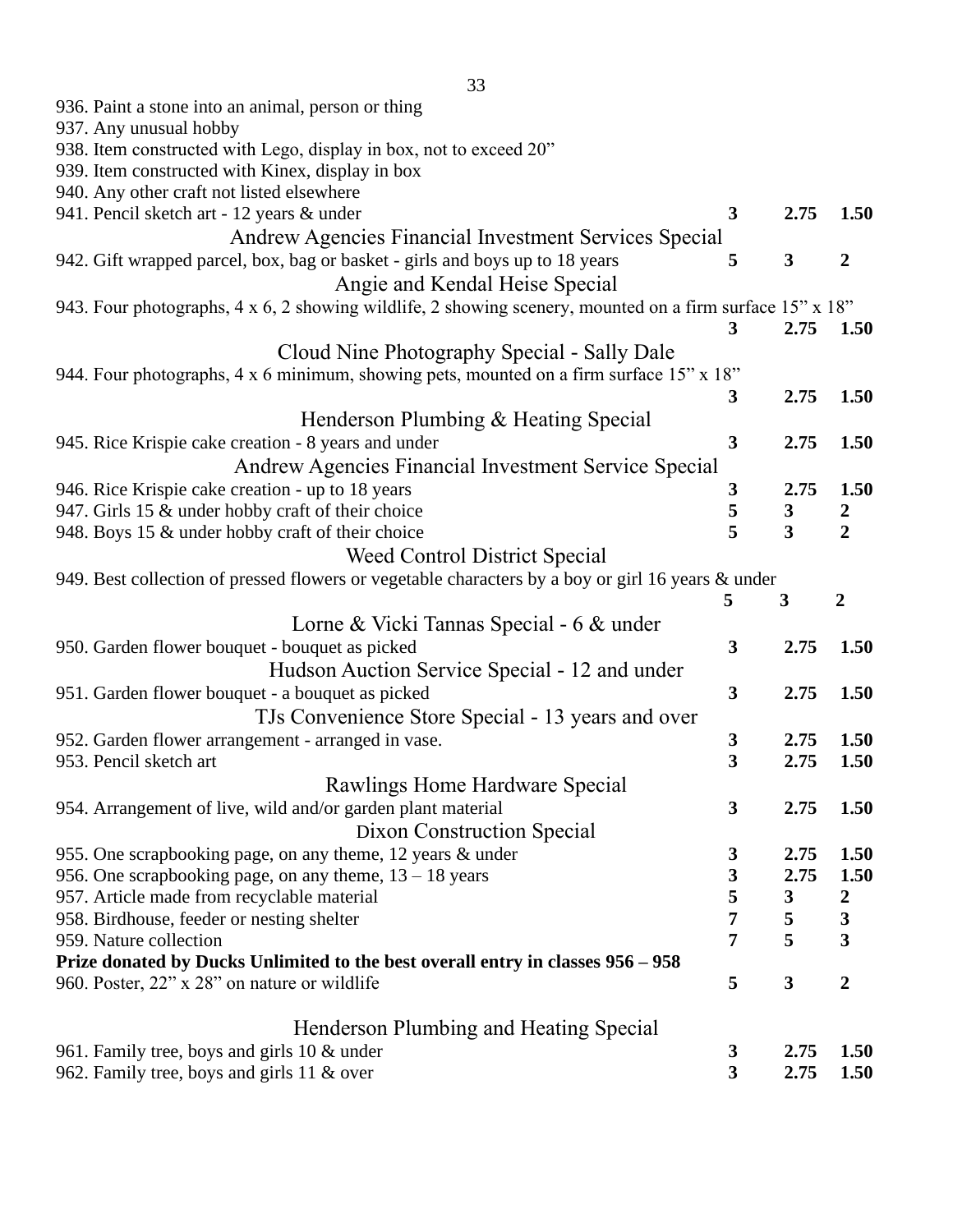| I<br>۰.<br>۰.<br>× |
|--------------------|
|--------------------|

### LIGHT HORSE - ORDER OF GO

|              |                      | Line Classes 9:00 a.m. start time                                   |
|--------------|----------------------|---------------------------------------------------------------------|
| Class $#$    | <b>Section</b>       | <b>Class</b>                                                        |
| $\mathbf{1}$ | Open                 | Stallion, any breed, any size, 3 years & older                      |
| $\mathbf{2}$ | Open                 | Brood mare with foal at side, any size                              |
| 3            | Open                 | Foal of calendar year                                               |
| 4            | Open                 | Filly, gelding or stallion, $1 \& 2$ years, over 14.2               |
| 5            | Open                 | Saddle hack type mare or gelding, 3 years & older, over 14.2        |
| 6            | Open                 | Western type mare or gelding, 3 years & older, over 14.2            |
| 7            | Open                 | Champion & Reserve Champion ribbons in Classes $1-6$                |
| 8            | Pony                 | Mare or gelding, $3$ years $\&$ older                               |
| 9            | Pony                 | Mare or gelding, under 3 years                                      |
| 10           | Pony                 | <b>Champion &amp; Reserve Champion ribbons in Classes 7 &amp; 8</b> |
| 11           | <b>Quarter Horse</b> | Filly, gelding or stallion, $1 \& 2 \text{ years}$                  |
| 12           | Quarter horse        | Yeld mare or gelding, 3 years & older                               |
| 13           | Quarter horse        | Champion & Reserve Champion ribbons in Classes 11 & 12              |
| 14           | Showmanship          | Lollipop Class, 6 years & under                                     |
| 15           | Showmanship          | Showmanship on halter, 11 years & under                             |
| 16           | Showmanship          | Showmanship on halter, $12 - 14$ years                              |
| 17           | Showmanship          | Showmanship on halter, $15 - 17$ years                              |
| 18           | Showmanship          | Showmanship on halter, 18 years & older                             |
| 19           | Showmanship          | Showmanship Stake. Entry fee \$10.00                                |
| 33           | Special              | Costume Parade, open to all ages, Comic                             |
| 34           | Special              | Costume Parade, open to all ages, Fancy                             |